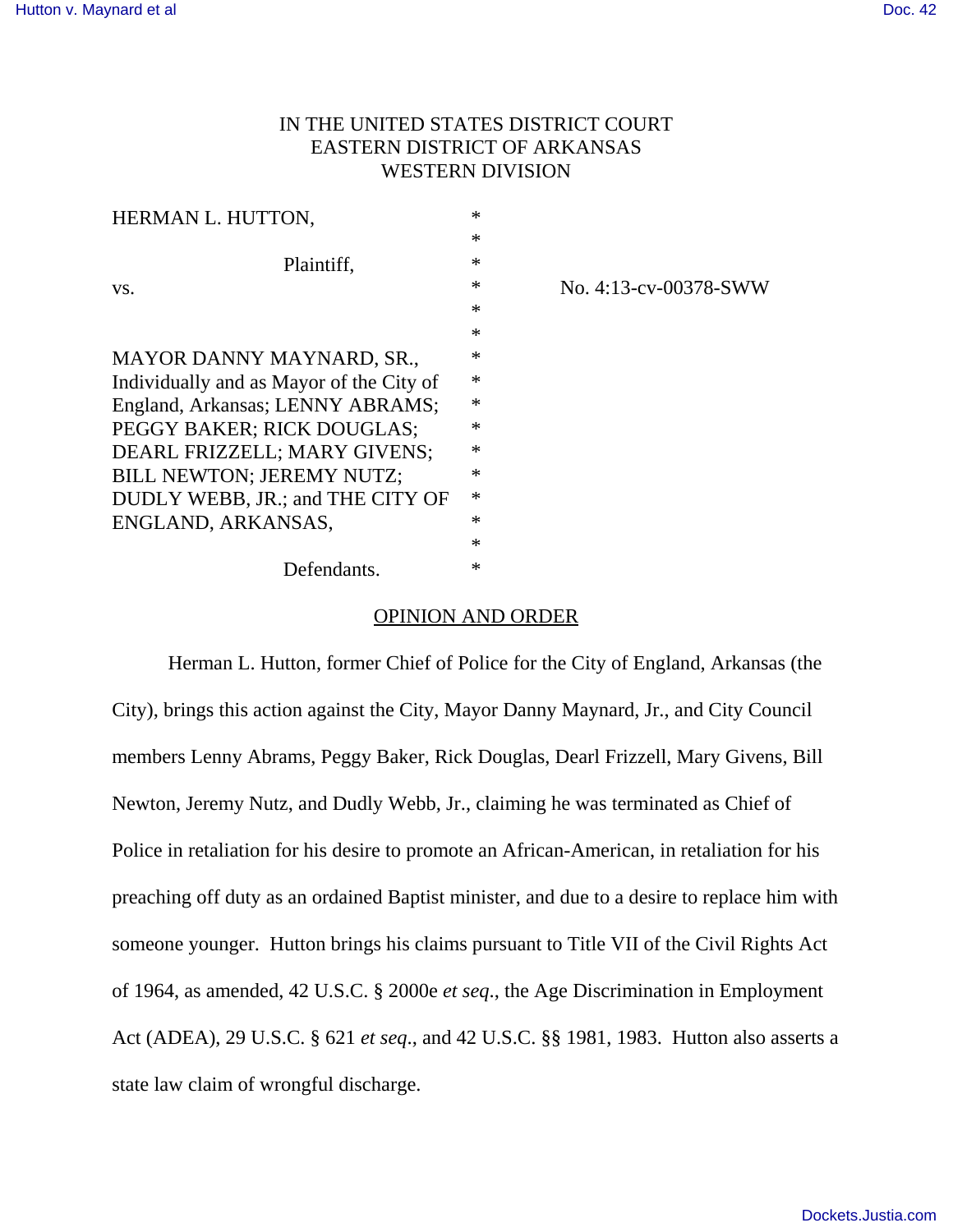Before the Court is defendants' motion for summary judgment [doc.#24]. Hutton has responded in opposition to defendants' motion and defendants have replied to Hutton's response. For the reasons that follow, the Court grants defendants' motion for summary judgment on Hutton's federal claims and dismisses Hutton's state law claim of wrongful discharge without prejudice.

I.

Hutton, a white male, was hired as the City's Chief of Police on August 6, 2007. Maynard terminated Hutton from that position on September 19, 2012.

Hutton states that "[d]uring 2009, I was called to minister and began serving as a Baptist preacher." Hutton Aff.  $\P 5$ . When Hutton started preaching in 2009, Hutton went to Maynard and told him he was going to preach and Maynard supported him. Hutton Depo. at 31, 52. Hutton states he "served as a minister and preacher to area Baptist churches on his off days throughout his administration time," that he "was ordained with the knowledge and support of the Mayor and city officials," and that "[t]he Mayor and City Council all knew and respected the Plaintiff for his religious beliefs and, at no time, asked him to cease working as a minister on his off days." Pl.'s Compl. ¶¶ 12, 21.

<sup>&</sup>lt;sup>1</sup> In his response to defendants' statement of undisputed material facts, Hutton denies his own statement that he began preaching in 2009, stating that he "does not recall the exact year in which he began preaching but believes it may have been in 2009." Pl.'s Resp. to Def.s' St. of Undisp. Mat. Facts,  $\sqrt{5}$  [doc.#34]. In his complaint, Hutton states that "since July 2008, [he] served faithfully as an ordained minister of various churches in the area as a Baptist preacher." Pl.'s Compl. ¶ 19.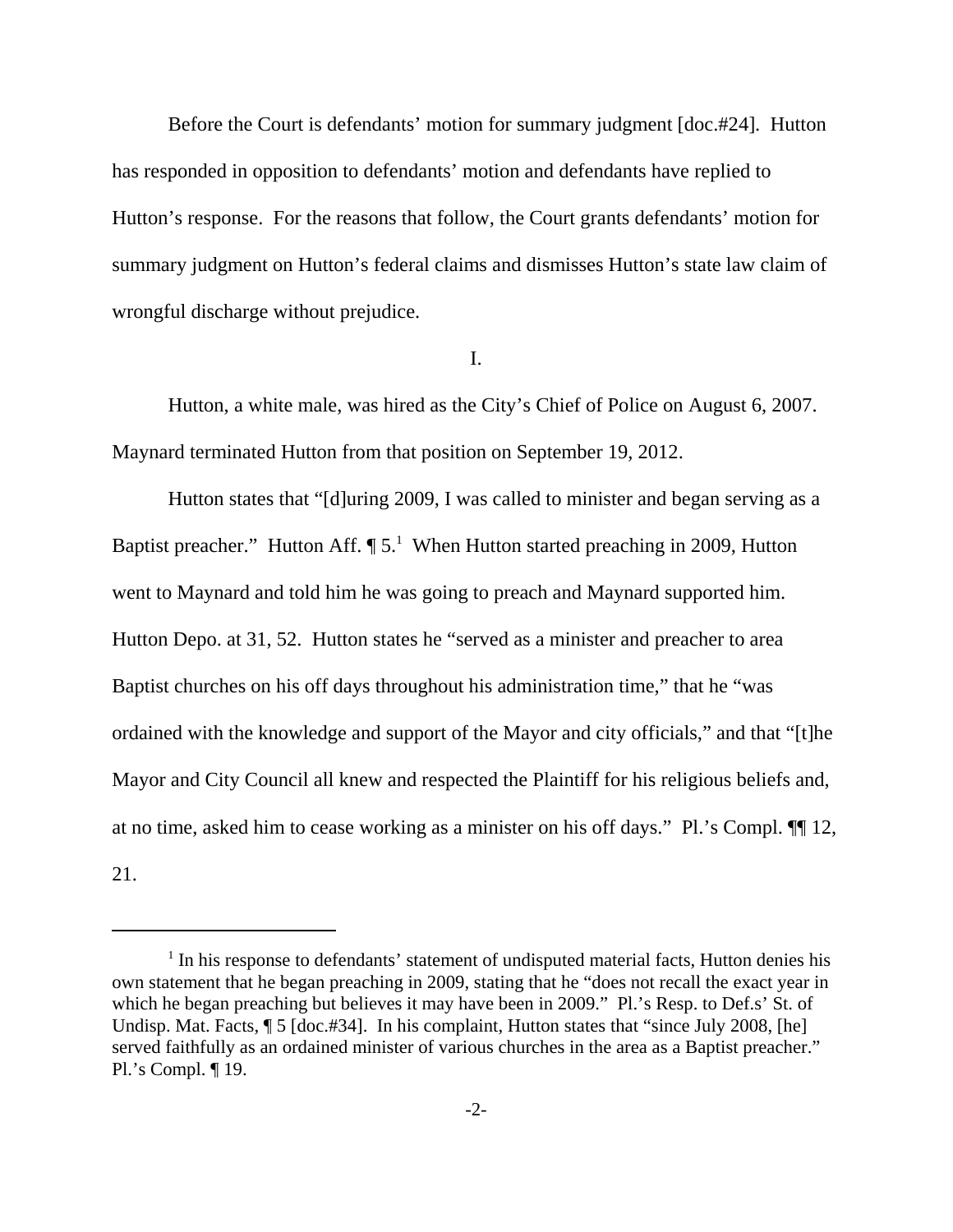Some three years after he started preaching, Maynard informed Hutton by letter dated April 30, 2012, that he had received several negative comments from residents regarding a community meeting and that the people who spoke with him about it felt there was too much religious emphasis, with one person saying "it was more like a church service than a city meeting." Maynard also expressed concern about a plaque on the wall of the Police Department entrance with the Ten Commandments and noted that Don Zimmerman, Executive Director of the Arkansas Municipal League, stated this was inappropriate and placed the City at risk for legal action. Maynard concluded his letter to Hutton as follows:

Based on my conversation with Don, I would ask the following: (1) Please do not schedule another community meeting unless the focus is completely on the city, (2) Please do not display any religious materials in areas of the Police Department which are open to the public, and (3) To use Don's word, please avoid any activity that could be considered "proselytizing" while on duty as the Chief of Police.

After receiving Maynard's April 30, 2012 letter, Hutton states he voluntarily offered to quit preaching, noting that "[w]hen [Maynard] gave me the letter I told him, I said, 'Well, I'll just quit preaching right now,' but that Maynard responded by telling him 'Well, you don't have to do that.'" Hutton Depo. at 55. In this respect, Maynard doesn't "think that being a preacher and being a police chief go together" as far as performing the duties of police chief. Maynard Depo. at 12. Rather, Maynard states that "as a police chief, you need to be a chief and uphold the law and make the arrests the way that they should. If you're going to preach, then preach, but don't try to preach to them and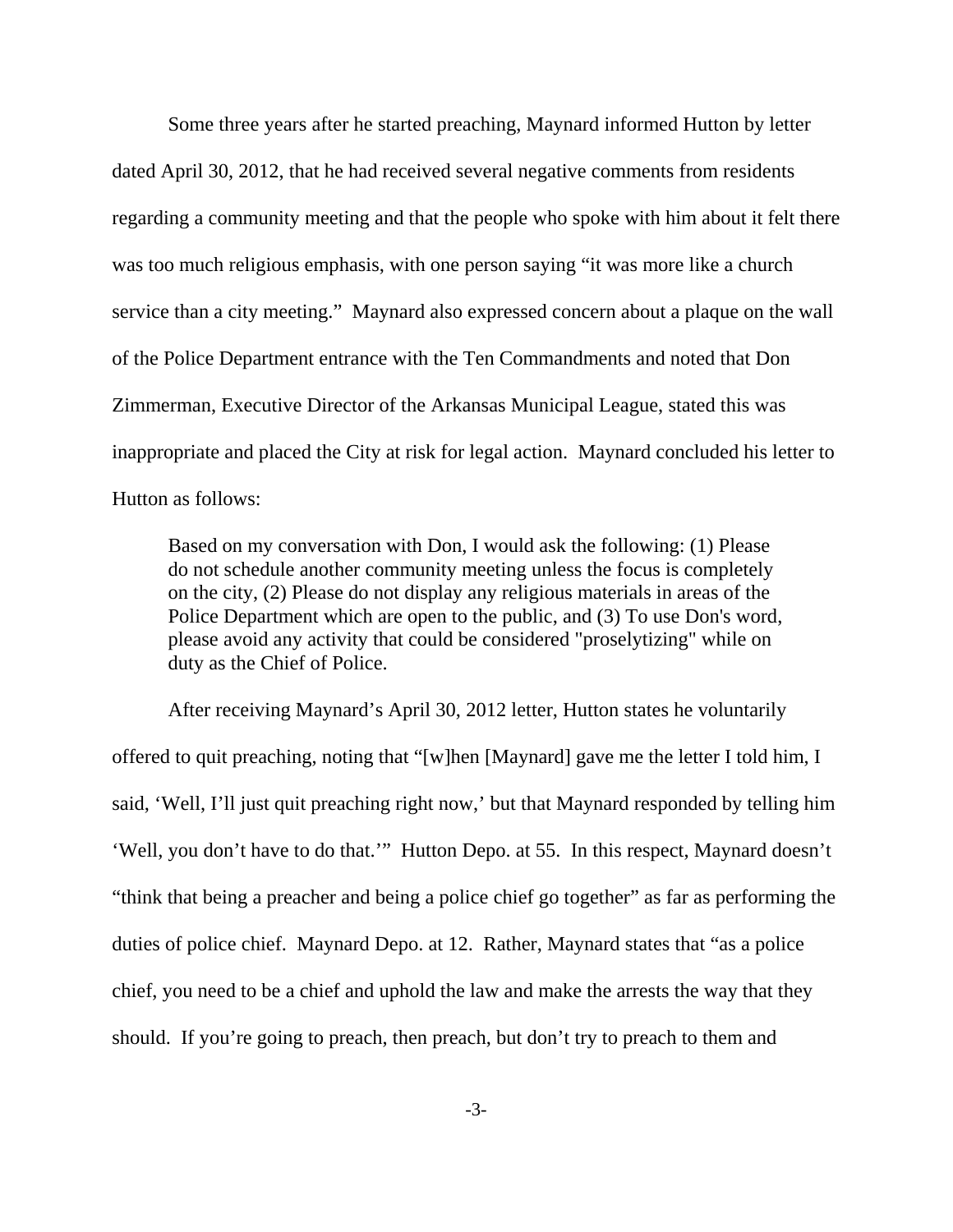witness to them when you're trying to arrest them." Maynard Depo. at  $13.<sup>2</sup>$  Hutton does not dispute that he was not entitled to preach while on duty as police chief. Pl.'s Resp. to Def.s' St. of Undisp. Mat. Facts, ¶ 10 [doc.#34].

As Chief of Police, Hutton was responsible for making sure that officers under his command were trained properly and up-to-date on their certifications. Hutton Depo. at 19-20. At the time of his termination, Hutton's officers were not up-to-date on their firearms certifications and had not been firearms qualified for over two years, from June 2010 to September of 2012. Hutton Dep. at 20, 25. Hutton claims this was because there was a shortage of ammunition. Hutton Depo. at 20. City Council member Nutz states that it was possible for Hutton to obtain ammunition during this period, Nuntz Depo. at 23, while City Council member Baker states that as an employee of Remington Arms, she was aware of a general shortage of ammunition in the United States between 2010 and 2012 but that it wasn't mentioned to her in a City Council meeting. Baker Depo. at 7-8. Baker states that if Hutton had made the City Council aware of his officers' lack of firearm certification then the City Council would have ensured funds were available for the purchase of ammunition. Baker Depo. at 24, 26. For his part, Maynard states the ammunition issue was not ever a consideration for him and that he didn't know there was

 $2$  On August 2, 2010, Hutton recorded himself as police chief responding to a report of child abuse. After taking the mother and child involved in the call to the police station, Hutton told them, "One of the things you both need to do is get up on Sunday morning and go to church." After the mother indicated she could not attend church because of her lack of opportunity, Hutton responded, "Well you've got a church within walking distance, it's called the First Baptist Church of England." Def.s' Ex. J.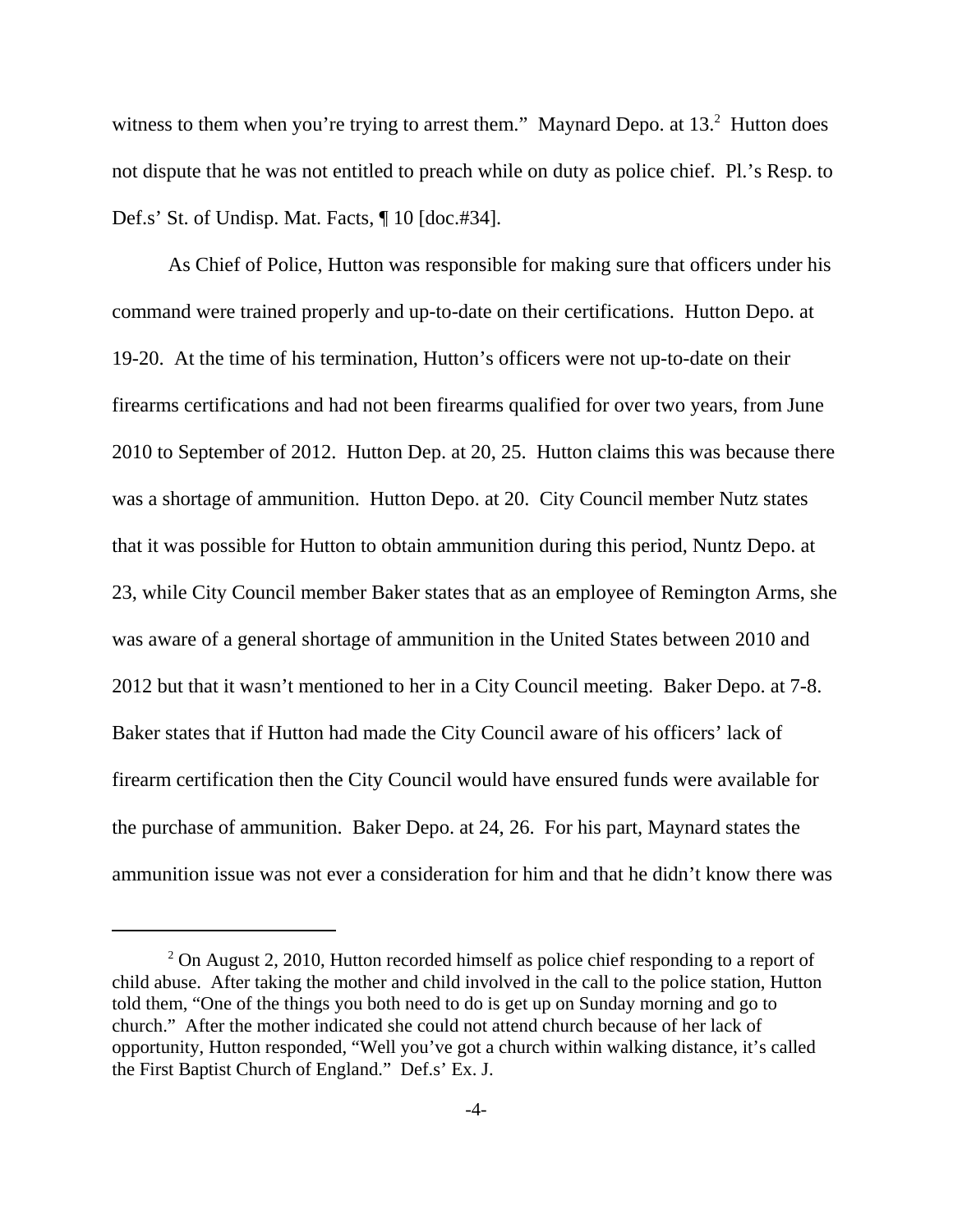an ammunition issue until the day he was deposed on May 20, 2014. Maynard Depo. at 77-78.

It was also Hutton's duty to make sure the department's canine was certified. Hutton Depo. at 21. At the time of his termination, the canine was not certified. Hutton Depo. at 21. Hutton states that "the officer [in charge of the canine unit] and I had that discussion [about the canine certification] and he was about to be disciplined when I was fired." Hutton Depo. at 21. Hutton states there were several issues with rescheduling the certification of the canine unit, including that the canine officer "had missed several training sessions because of some family stuff." Hutton Depo. at 84. Hutton states he couldn't recount "exactly every issue that was there, but I know that we had trouble getting him to that training." Hutton Depo. at 84. In his affidavit, Hutton states that "[w]ith regard to ensuring that the canine unit was certified, Maynard, along with the rest of the City Council were aware of the fact that the canine unit was extremely ill making the animal incapable of being certified." Hutton Aff. ¶ 22. Maynard acknowledges that the "dog had gotten in bad health" and that was "[p]ossibly" one of the reasons why the training kept on being delayed. Maynard Depo. at 77-78. The canine had not been certified for some six months at the time Hutton was terminated. Hutton Depo. at 21.

Maynard received complaints about the job performance of Hutton and the police department from Janice Campbell, the Director of the Housing Authority. Hutton Depo. at 63. Among other things, Campbell claimed that a crime occurred at the Housing Authority and that no officer responded. Hutton Depo. at 64. Hutton acknowledges he

-5-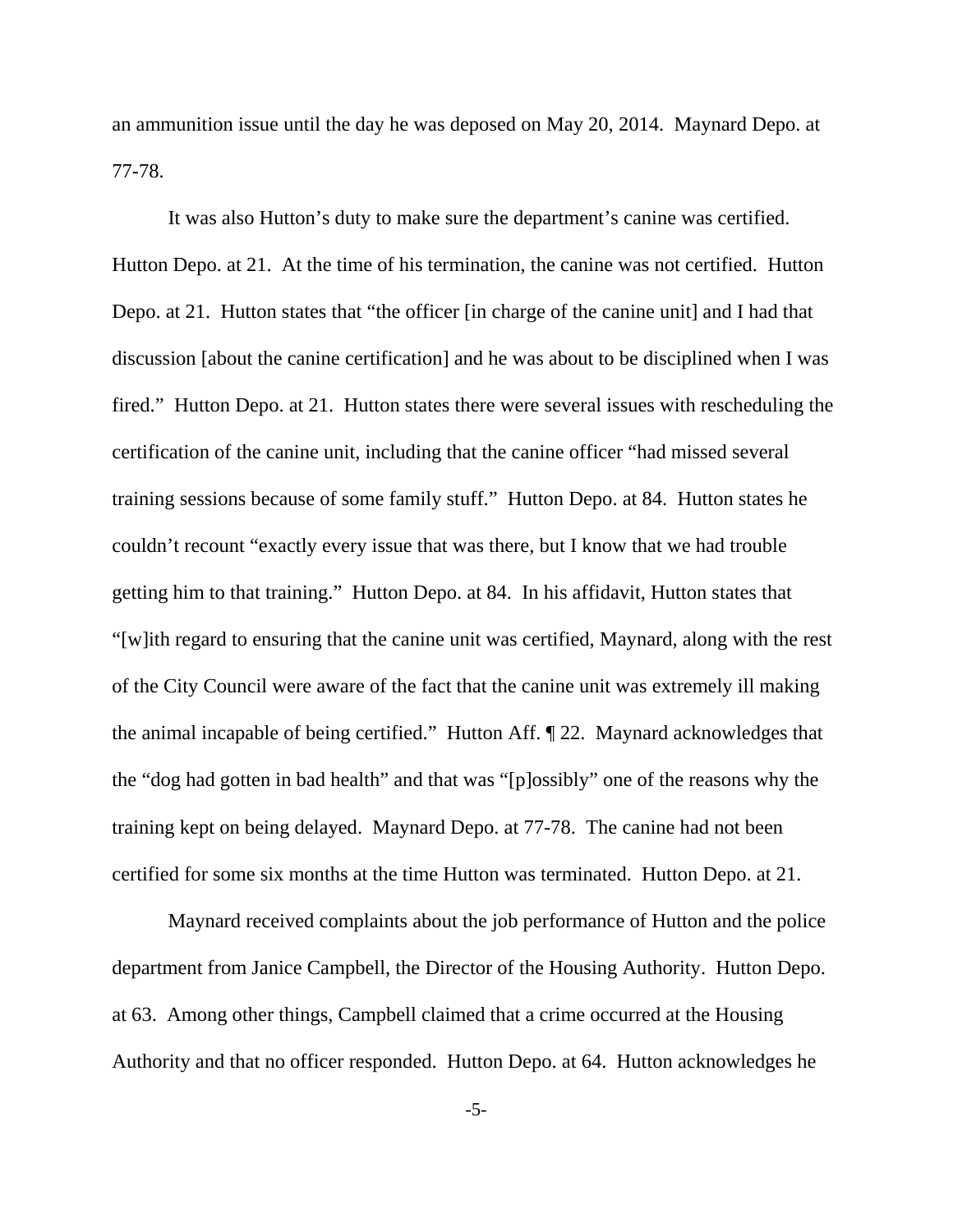can neither prove nor disprove Campbell's claim, stating it's "like trying to prove a negative." Hutton Depo. at 64. Hutton also acknowledges that Campbell's claims could "shake [his] boss' faith perhaps in [his] ability to lead the police department." Hutton Depo. at 64.

The owner of Downtown Motors, Larry Pettit, also complained about Hutton, claiming that one of Hutton's officers targeted his employee and gave the employee a ticket. Hutton Depo. at 64-65. Hutton, who noted that his department had arrested several of Pettit's employees, states that after looking at the targeting claim, he determined that the ticket was for a legitimate traffic stop. Hutton Depo. at 65.

At some point, Hutton became aware of a dent to the left front fender of the new Tahoe he was driving. Hutton Depo. at 59. Hutton reported the dent to Maynard or Susan Pitts, Maynard's assistant, and was asked to get the Tahoe repaired. Hutton Depo. at 59. Hutton did not get the Tahoe repaired "right away" and does not "remember if we got it over to the body shop to get that dent taken out or not." Hutton Depo. at 59-60.

Pursuant to a federal grant, Hutton purchased video cameras for the police units but was instructed by Maynard that he must stay within the monetary limits of the grant because of the City's funding. Hutton Depo. at 55. Hutton exceeded the grant limit by some \$4,000 because he didn't account for certain charges, including taxes. Hutton Depo. at 56. In this respect, Hutton states he had to do away with one camera to fit inside the budget and was instructed to return one camera to the vendor. Hutton Depo. at 56. Hutton did not return the camera, however, stating that "we were having problems with

-6-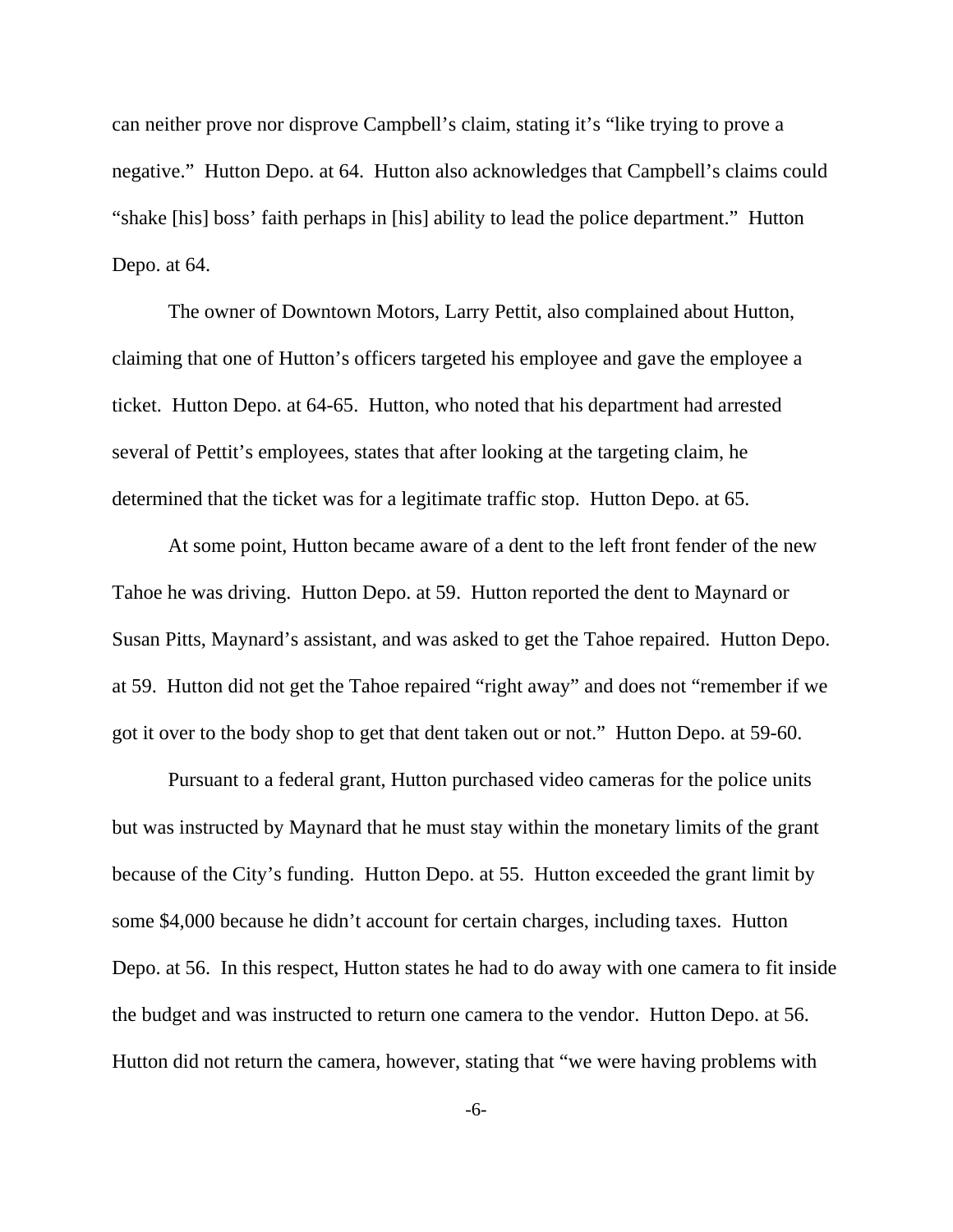two of the cameras that were in the vehicles and I held onto that camera until we got that ironed out with the company." Hutton Depo. at 56. Hutton does not know if the camera issue is "all worked out" as he "left before that was done." Hutton Dep. at 59. Maynard states "there were probably five times that [Hutton] was asked if the camera had been sent back" but it had not and that the camera issue "was the straw that broke the camel's back" in his decision to terminate Hutton. Maynard Depo. at 29, 77.

Hutton states he informed Maynard that he wanted to promote an African-American, Brenda Parks, and that Maynard said, "You do whatever you think is right, Chief." Hutton Depo. at 33. Hutton states he was terminated the following day and that immediately thereafter, "they did away with that position so she wouldn't be put into it" although "she was later reinstated to that position when they made it again." Hutton Depo. at 33. Hutton acknowledges that Parks is the head dispatcher and that she wasn't fired. Hutton Depo. at 34.

Hutton appealed Maynard's termination of him as Chief of Police to the City Council and asked that he be reinstated. The City Council held a meeting on the issue at which Hutton never mentioned that his promotion of Parks or his preaching off duty had anything to do with his termination. Hutton Depo. at 38. Apparently, either a motion was made by City Council member Givens to reinstate Hutton but the motion died for lack of a second or a vote was taken by the full City Council on whether to reinstate Hutton and only Givens voted in favor of reinstating Hutton. Maynard Depo. at 43; Hutton Depo. at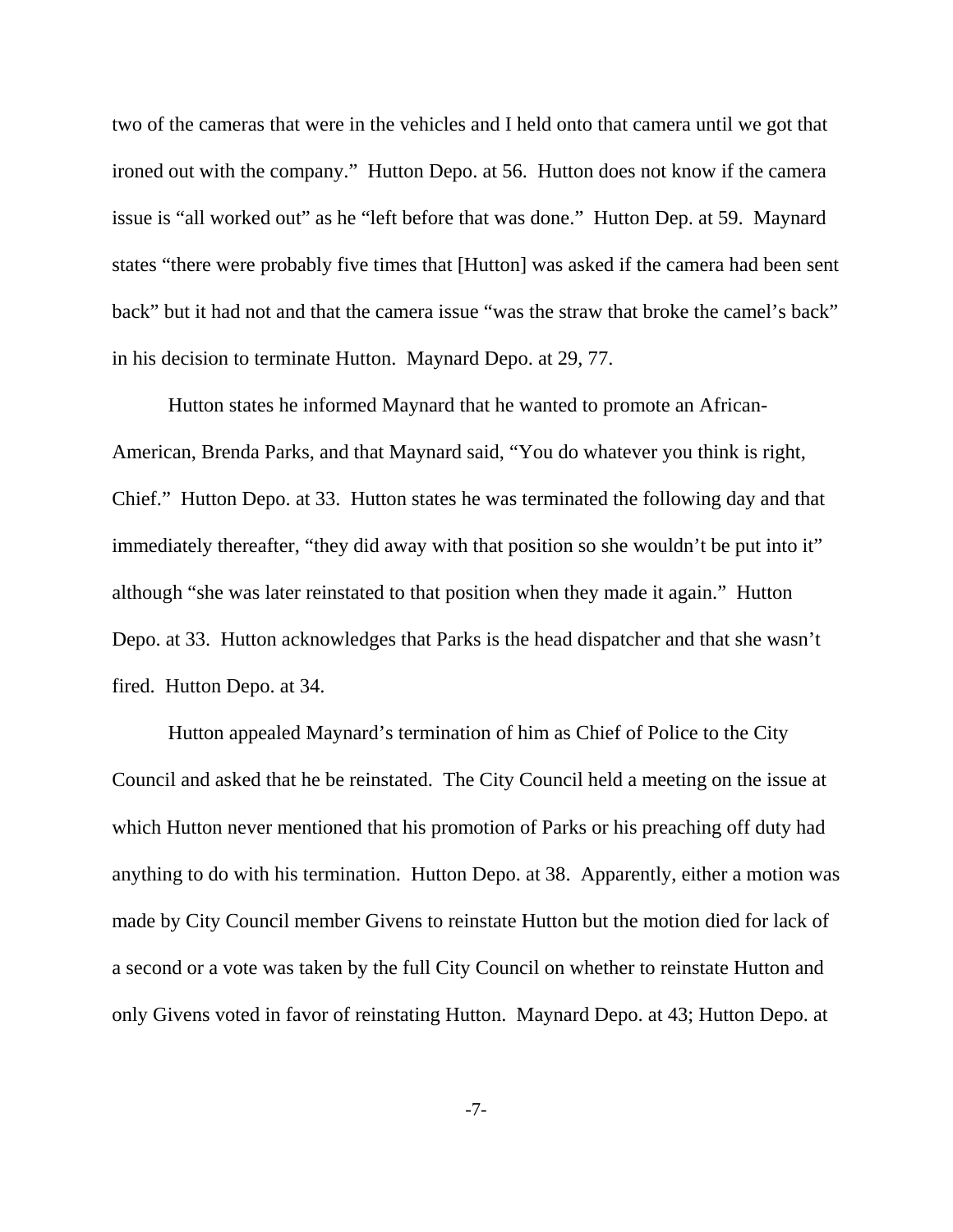67.<sup>3</sup>

City Council member Baker states that the City Council went into executive session and that based on the accusations of Maynard, including the certification issues and that Hutton "basically was neglecting his duties," she felt she had no choice to vote not to reinstate him. Baker Depo. at 6. Baker later opined that maybe things weren't as bad as Maynard portrayed them to be, that maybe she and the City Council were misled by Maynard, and that Hutton was not treated fairly by Maynard. Baker Depo. at 19. Baker notes, however, that she did not recall any religious issues coming up in the executive session and she was not aware–and Maynard did not mention–that Hutton was seeking to promote an African-American. Baker Depo. at 16, 19.

City Council member Givens notes that during executive session, the allegation that Hutton was not doing his job, including the camera and certification issues, were discussed. Givens Depo. at 11. Givens notes that this information was coming from Maynard but she was concerned that there was no paperwork to back up what Maynard was saying about Hutton. Givens Depo. at 11-12. For this reason, she states she voted to reinstate Hutton but was the only council member to do so. Givens Depo. at 17-19.<sup>4</sup>

<sup>&</sup>lt;sup>3</sup> Maynard states a motion to reinstate Hutton was made but died for lack of a second. Maynard Depo. at 43. Givens states that only she voted to reinstate Hutton and that she never made a motion to do so. Givens Depo. at 17. Hutton states no vote was taken by the City Council on his request to be reinstated. Hutton Depo. at 69.

<sup>&</sup>lt;sup>4</sup> City Council member Newton recalls that City Council Baker also voted to reinstate Hutton. Newton Depo. at 21. As previously noted, however, Baker states she voted not to reinstate Hutton, although she states she came to later regret that vote. Baker Depo. at 6, 9.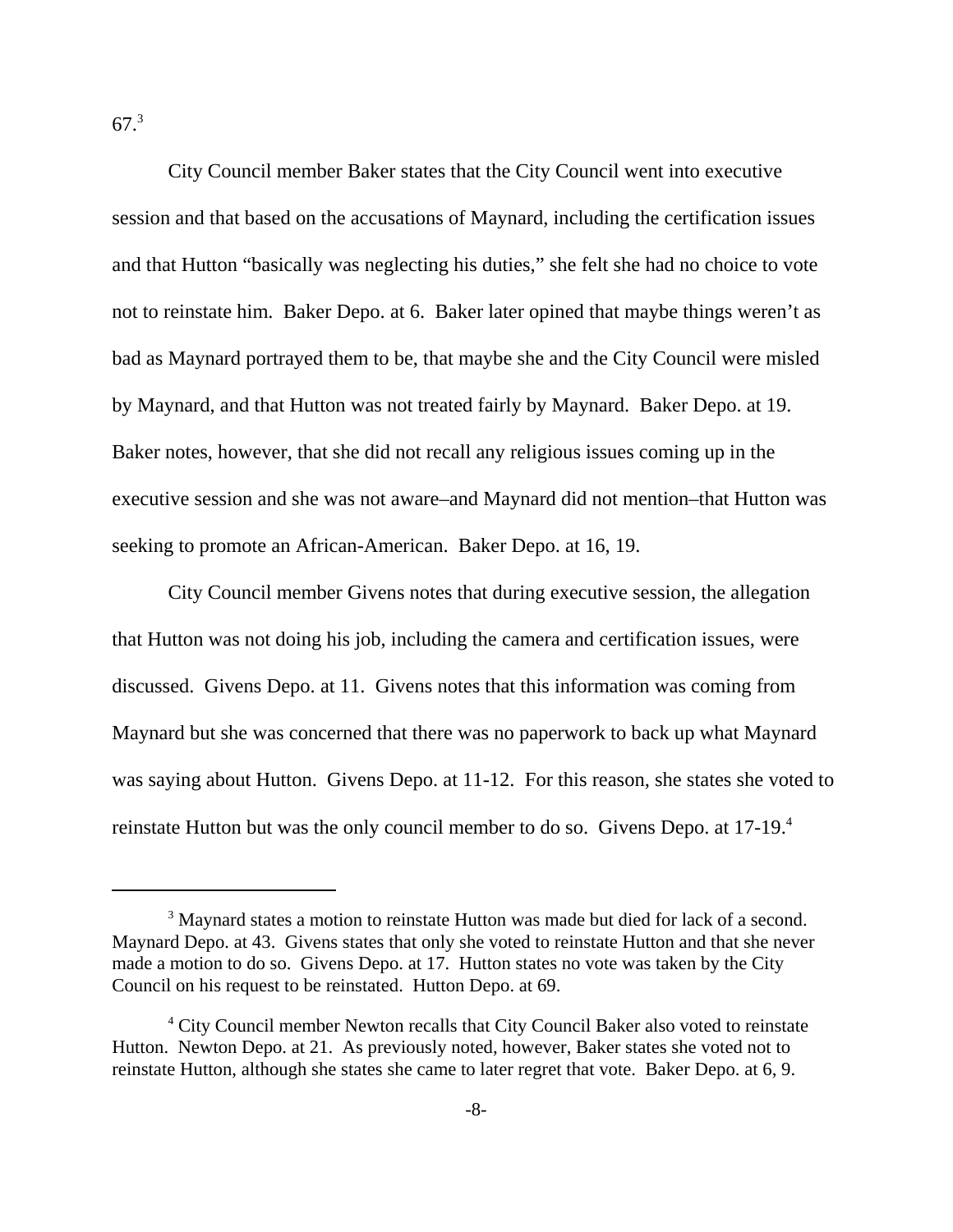Givens notes that she never witnessed Hutton preaching on a street corner, no one ever told her he was witnessing to prisoners or people who had been arrested, and she was unaware that Hutton was attempting to promote an African-American. Givens Depo. at  $19-20.<sup>5</sup>$ 

City Council member Nutz also mentioned that the certification issues and that "our crime reporting was behind" were discussed in the executive session, and he notes that "[o]bviously I already knew our officer morale was down." Nutz Depo. at 21-22.<sup>6</sup>

City Council members Douglas and Adams state that they were not aware that Hutton was attempting to promote an African-American the day before he was terminated. Douglas Depo. at 21; Adams Depo. at 20.

City Council member Newton notes that during the executive session, other council members asked questions of Maynard concerning the reasons he thought Hutton should be terminated, including, "to the best of [his] knowledge, the grant deal, and some of the officers not being certified in the right ways. But it was very well brought out, I feel, that when a person works for another person ... when your superior tells you to do something, you should do it. And that's a good case of insubordination ... [a]nd it comes to a point that I feel like the person in charge must do what he must do." Newton Depo. at 22.

<sup>&</sup>lt;sup>5</sup> Hutton is not alleging in this action that he was entitled as a police officer to witness to arrestees. Hutton Depo. at 18-19.

 $6$  Hutton acknowledges that morale was low in the police department in 2012 and that it was his problem. Hutton Depo. at 19.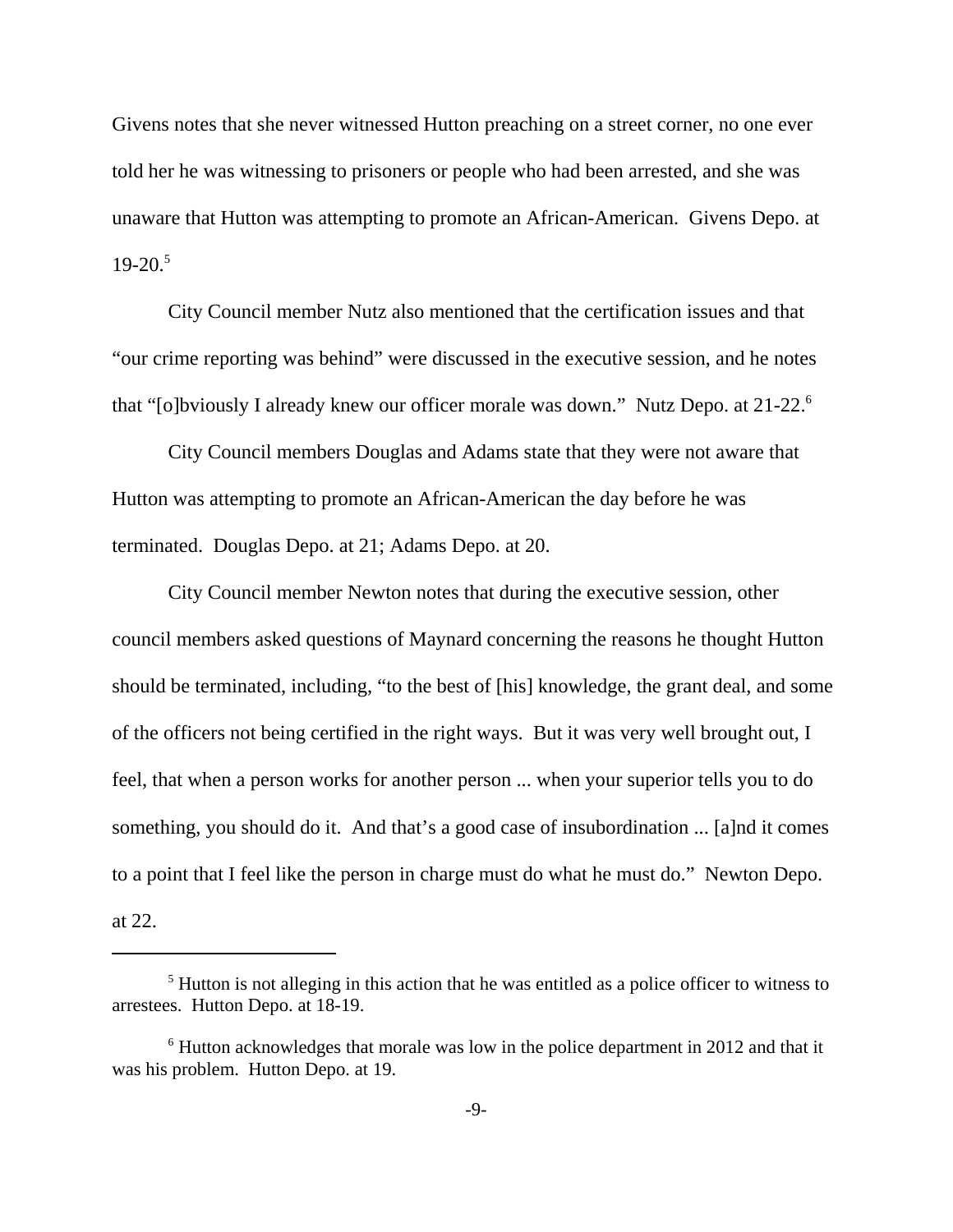II.

Defendants move for summary judgment on the following grounds: (1) Hutton cannot make out a prima facie case of race retaliation; (2) Hutton cannot make a prima facie case of religious retaliation; (3) Hutton cannot make out a prima facie case of age discrimination; (4) the City Council members are entitled to legislative immunity and in any case took no action that would give rise to a claim; (5) the City Council members and Maynard are entitled to qualified immunity; (6) Hutton has failed to establish municipal liability on his constitutional claims; and (7) Hutton cannot establish he was wrongfully discharged under Arkansas law.

#### A.

Summary judgment is appropriate "if the movant shows that there is no genuine dispute as to any material fact and the movant is entitled to a judgment as a matter of law." Fed.R.Civ.P. 56(a). To support an assertion that a fact cannot be or is genuinely disputed, a party must cite "to particular parts of materials in the record," or show "that the materials cited do not establish the absence or presence of a genuine dispute," or "that an adverse party cannot produce admissible evidence to support the fact." Fed.R.Civ.P.  $56(c)(1)(A)-(B)$ . "The court need consider only the cited materials, but it may consider other materials in the record." Fed.R.Civ.P.  $56(c)(3)$ . The inferences to be drawn from the underlying facts must be viewed in the light most favorable to the party opposing the motion. *Matsushita Elec. Indus. Co. v. Zenith Radio*, 475 U.S. 574, 587 (1986) (citations omitted). Credibility determinations, the weighing of the evidence, and the drawing of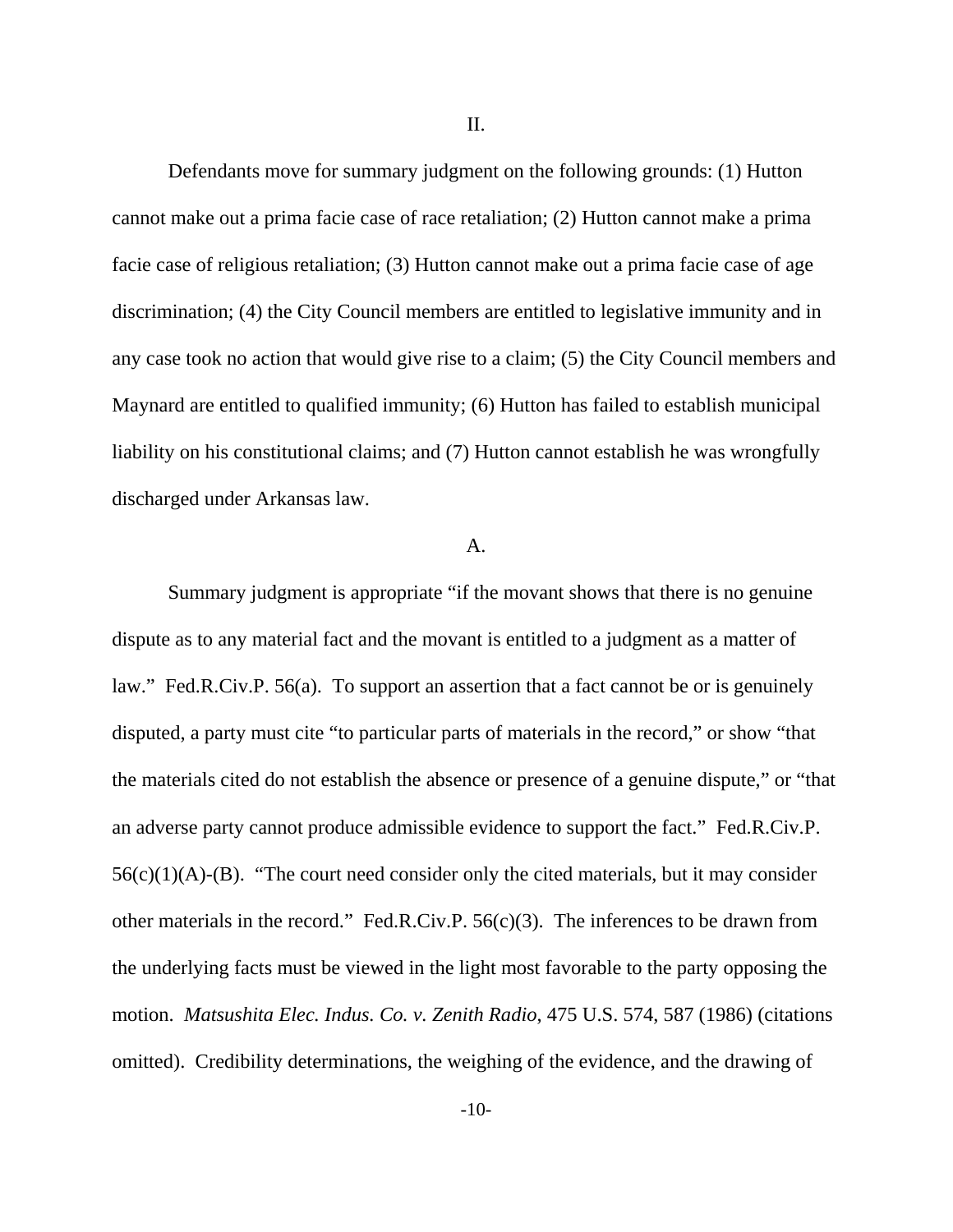legitimate inferences from the facts are jury functions, not those of a judge. *Reeves v. Sanderson Plumbing Prods., Inc.*, 530 U.S. 133, 150 (2000) (citation and quotation marks omitted). However, "[w]here the record taken as a whole could not lead a rational trier of fact to find for the nonmoving party, there is no 'genuine issue for trial.'" *Matsushita,* 475 U.S. at 587 (citation omitted). "Only disputes over facts that might affect the outcome of the suit under the governing law will properly preclude the entry of summary judgment." *Anderson v. Liberty Lobby, Inc.*, 477 U.S. 242, 248 (1986). "Factual disputes that are irrelevant or unnecessary will not be counted." *Id*.

### B.

#### 1.

As a preliminary matter, Hutton acknowledges that he is unable to show evidence of age discrimination and that defendants' motion for summary judgment on his ADEA claim should be granted. Accordingly, the Court grants defendants' motion for summary judgment on Hutton's ADEA claim.

## 2.

In addition, although Hutton states in his Equal Employment Opportunity Commission (EEOC) charge of discrimination that he was discharged because of his race (white), Hutton acknowledges in his deposition that he is not claiming that his own race played a role in his termination. Hutton Depo. at 52. Accordingly, the Court dismisses any claim Hutton is making that he was discharged because of his race.

C.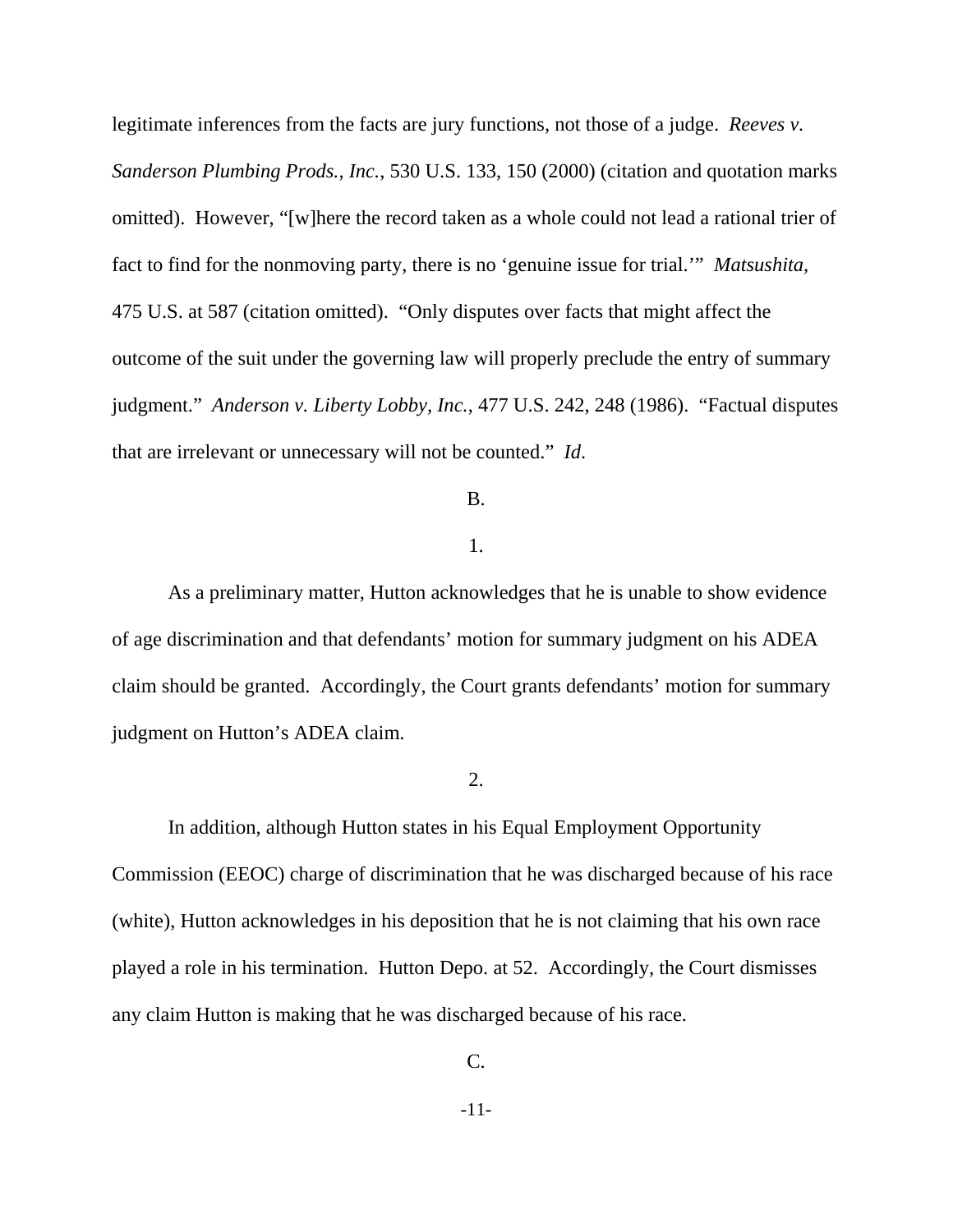The Court now turns to Hutton's retaliation claims.<sup>7</sup> As previously noted, Hutton

claims he was terminated as Chief of Police in retaliation for desiring to promote an

African-American and in retaliation for preaching off duty as an ordained Baptist

minister.<sup>8</sup>

In retaliation cases, the claimant may either offer direct evidence of retaliation or satisfy the burden-shifting framework established by *McDonnell Douglas Corp. v. Green*,

<sup>8</sup> With respect to Hutton's claim of retaliation for his desire to promote an African-American, Hutton only argues that he has established that claim under Title VII, thereby waiving any other grounds for such a retaliation claim. See *Satcher v. Univ. of Ark. at Pine Bluff Bd. of Trustees*, 558 F.3d 731, 735 (8th Cir. 2009) ("failure to oppose a basis for summary judgment constitutes a waiver of that argument"); *Hughes v. City of Indianapolis,* 2012 WL 1682032, \*1 n.1 (S.D. Ind. 2012) (dismissing certain claims of plaintiff where plaintiff failed to address arguments made by defendant "or otherwise present evidence to support her allegations"). Title VII, however, requires that before a plaintiff can bring suit in court to allege unlawful discrimination, he or she must file a timely charge with the EEOC or a state or local agency with authority to seek relief. *Richter v. Advance Auto Parts, Inc.*, 686 F.3d 847, 850 (8<sup>th</sup> Cir. 2012) (per curiam) (citations omitted). As previously noted, Hutton's EEOC charge does not check the box for retaliation and his charge cannot otherwise reasonably be construed as asserting a retaliation claim. Accordingly, it does not appear that Hutton exhausted his administrative remedies as to his Title VII claim of retaliation for his desire to promote an African-American. See *id*. at 851-52 (noting that retaliation claims are not reasonably related to underlying discrimination claims and that each incident of discrimination and each retaliatory adverse employment decision constitutes a separate actionable unlawful employment practice for which a separate charge is required). However, as defendants do not address the issue of exhaustion, the Court will not use failure to exhaust as a basis for dismissing Hutton's Title VII retaliation claim. See *Shempert v. Harwick Chem. Corp.*, 151 F.3d 793, 797 (8<sup>th</sup> Cir. 1998) (exhaustion under Title VII is a requirement subject to waiver, estoppel, and equitable tolling).

<sup>7</sup> Hutton's complaint is imprecise on many levels and it is questionable whether it can be construed as asserting retaliation claims. Notably, Hutton's EEOC charge does not check the box for retaliation and his complaint does not once mention the word "retaliation" but rather reads more like his EEOC charge in which he claims he believes he "was discharged because of my race (White) and religion (Christian) in violation of Title VII ... and because of my age ...." Nevertheless, defendants do not question that Hutton asserts retaliation claims and the Court, for purposes of full appellate review, will address the merits of any such claims.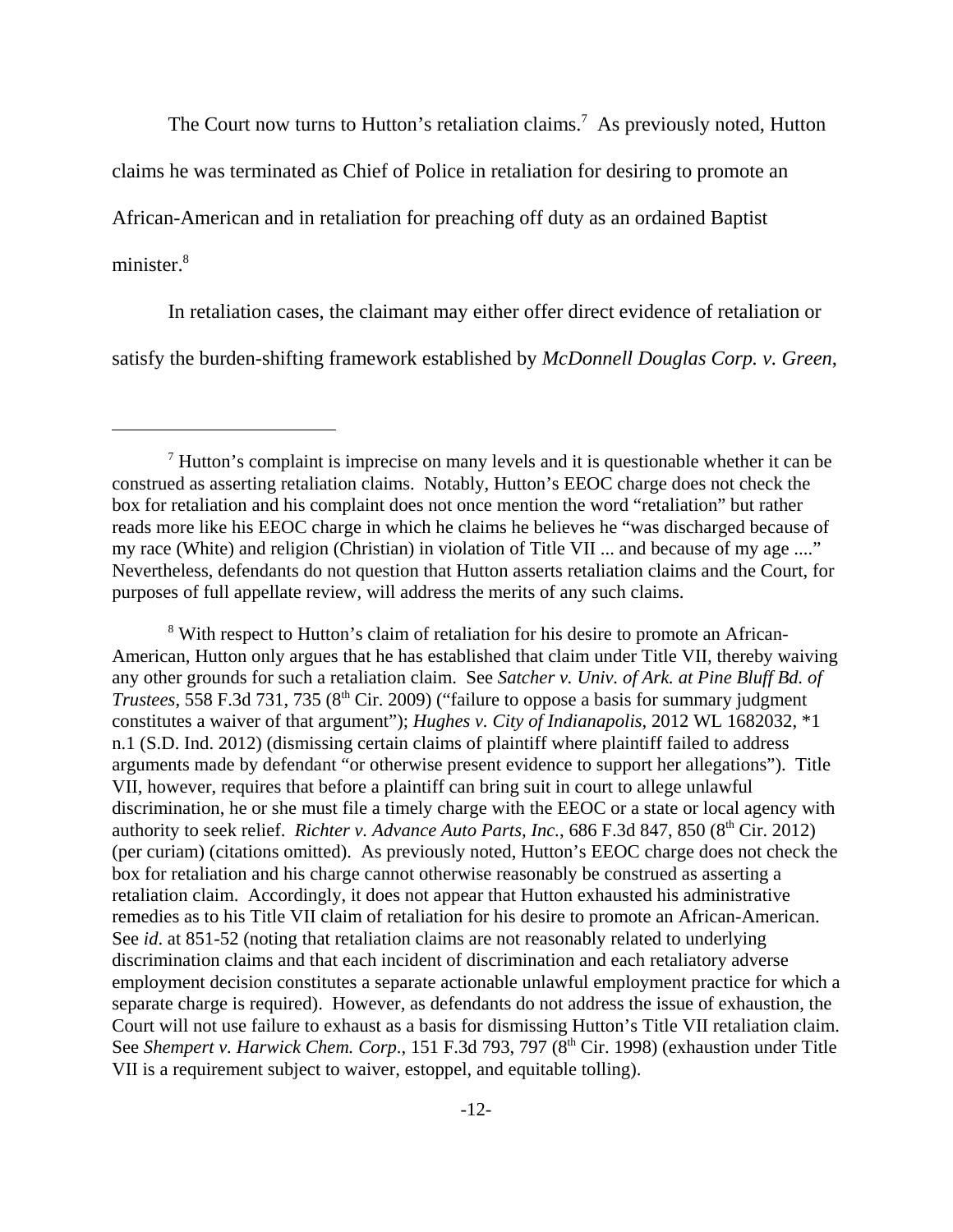411 U.S. 792 (1973). See *Lors v. Dean*, 746 F.3d 857, 865 (8<sup>th</sup> Cir. 2014).<sup>9</sup> "Direct evidence is evidence showing a specific link between the alleged discriminatory animus and the challenged decision, sufficient to support a finding by a reasonable fact finder that an illegitimate criterion actually motivated the adverse employment action." *Moody v. Vozel*, 771 F.3d 1093, 1096 (8<sup>th</sup> Cir. 2014) (internal quotation marks and citation omitted). "Direct evidence of discrimination must relate to people with decision-making authority." *Id*. "[S]tray remarks in the workplace, statements by nondecisionmakers, and statements by decisionmakers unrelated to the decisional process do not constitute direct evidence." *Schierhoff v. GlaxoSmithKline Consumer Healthcare, L.P.*, 444 F.3d 961, 966 ( $8<sup>th</sup>$  Cir. 2006) (citation and internal quotation marks omitted).

Hutton purports to have direct evidence of retaliation. Concerning his claim that he was discharged in retaliation for desiring to promote an African-American, Hutton argues that Maynard and Maynard's friends, including Darrell Henderson and City Council member Adams, openly displayed a racially discriminatory animus towards African-American citizens of the City when they referred to African-Americans with terms such as "those people," "them people," and "the people from the other side of the tracks." Hutton further argues that while in the presence of Hutton and Maynard, Henderson specifically referenced African-Americans using the term "nigger" and that

<sup>9</sup> The *McDonnell Douglas* burden-shifting framework applies to retaliation claims under Title VII, § 1981, and § 1983. *Ellis v. Houston*, 742 F.3d 307, 319 (8th Cir. 2014). See also *Hughes v. Sottlemyre*, 506 F.3d 675, 678 (8<sup>th</sup> Cir. 2007) (applying *McDonnell Douglas* burdenshifting framework to case of retaliation based on the First Amendment).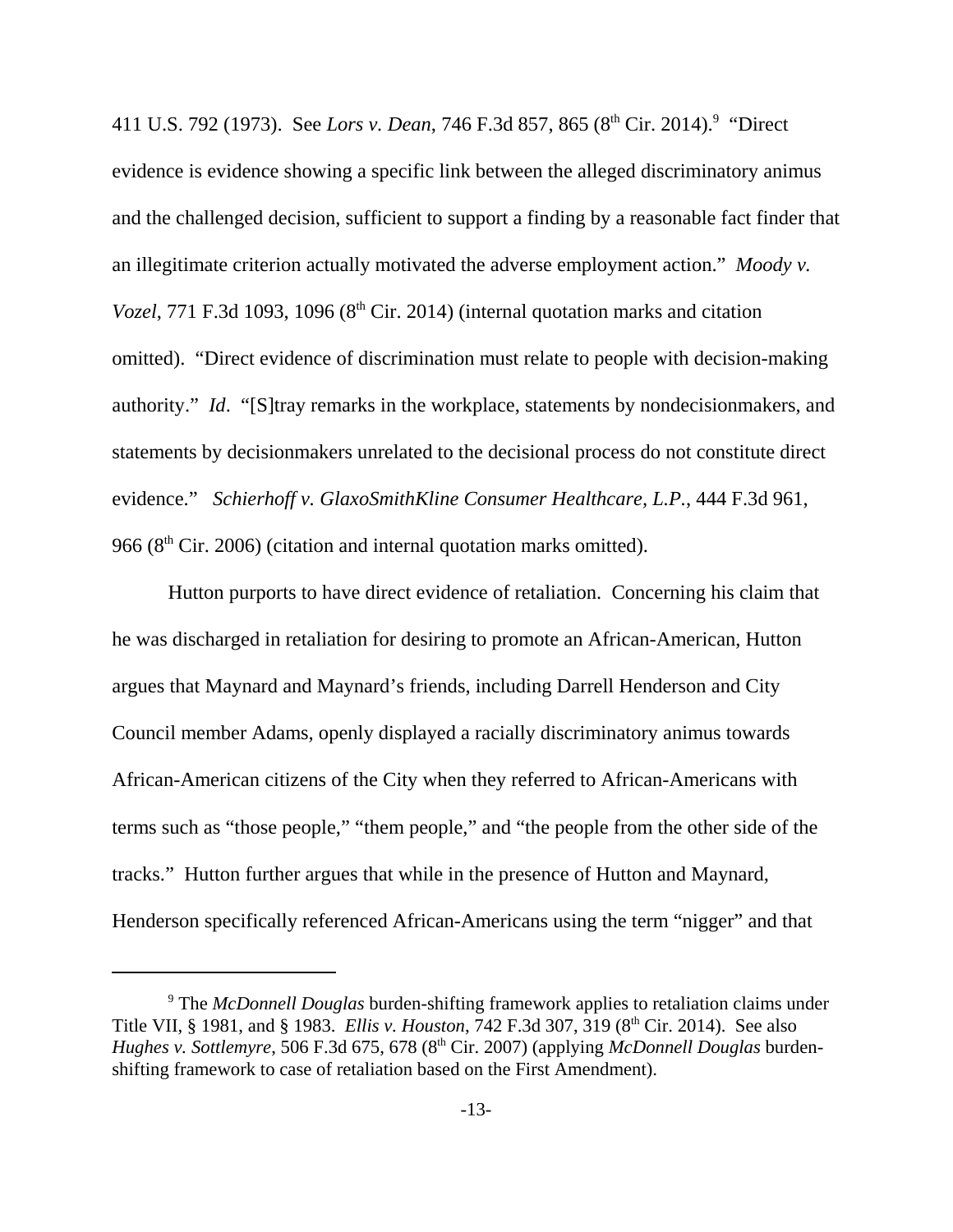Maynard "took no offense to the use of such a term to describe the African-American citizens of his town."

That Maynard and his friends allegedly referred to African-Americans with terms such as "those people," "them people," and "the people from the other side of the tracks," does not constitute direct evidence of a racially discriminatory animus towards African-Americans as Hutton provides no context or time frame in which these remarks were allegedly made and he has not demonstrated a specific link between the alleged remarks and his termination. And even if Henderson used the deplorable term "nigger" to describe African-Americans, Henderson was not a decision-maker and Hutton presents no specific link between Henderson's use of that term and Maynard's decision to terminate his employment. Hutton's claim that Maynard "took no offense to the use of such a term" is much too subjective an interpretation of Maynard's mind set to constitute direct evidence of racially discriminatory animus on Maynard's part.

Concerning his claim that he was terminated in retaliation for preaching off duty as an ordained Baptist minister, Hutton argues that Maynard's April 30, 2012 letter accusing him of "proselytizing," which he states was "made within the context of Maynard's own objections to people serving as both police chief while on duty and ministers off duty," constitutes direct evidence of retaliation. The Court disagrees that this letter is direct evidence of retaliation as Maynard's letter only asked that Hutton not proselytize while on duty and Maynard only stated that he didn't "think that being a preacher and being a police chief go together" as far as performing the duties of police chief. Maynard did not

-14-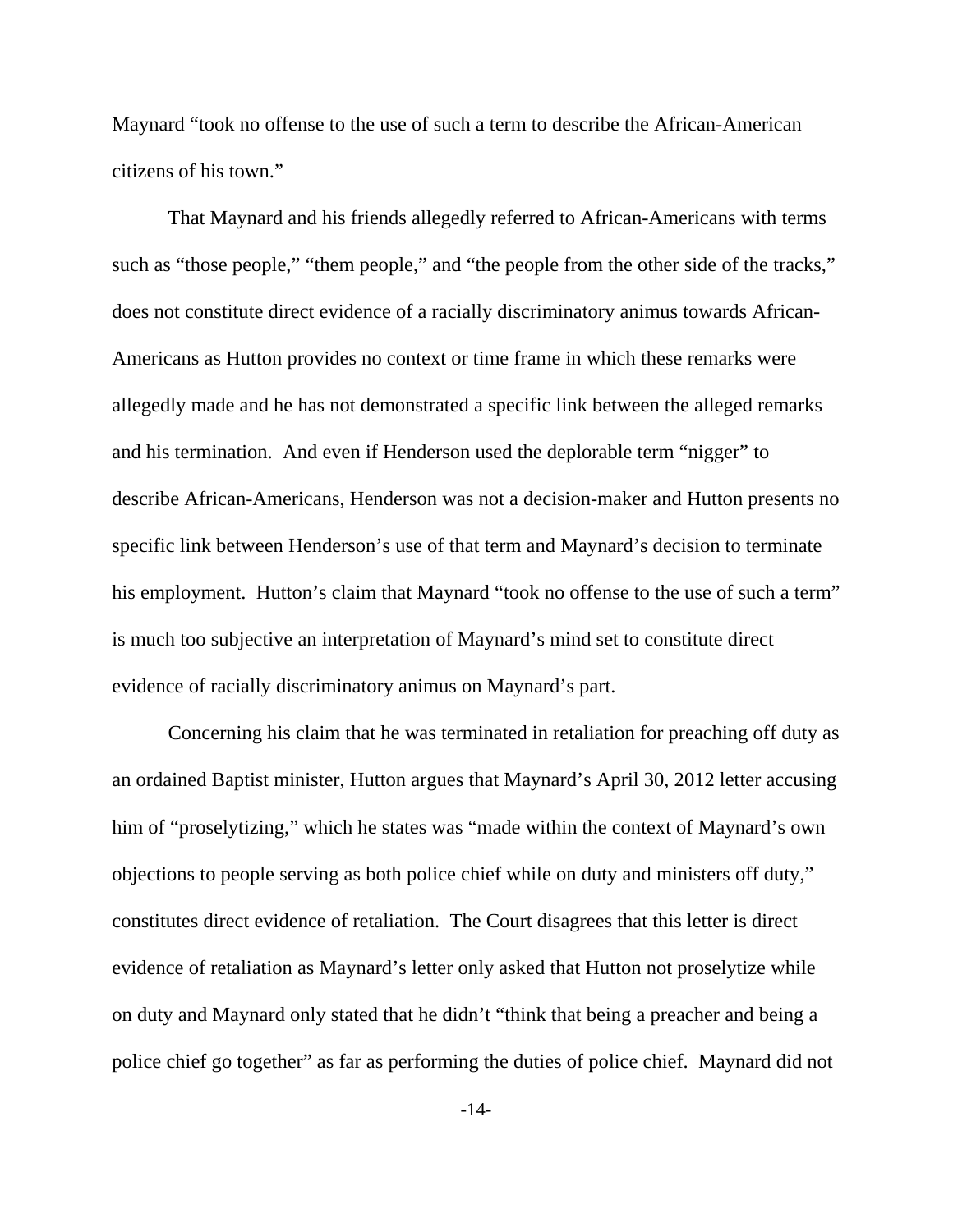object to people "serving as both police chief while on duty and ministers off duty." As previously noted, Hutton does not dispute that he was not entitled to preach while on duty as police chief.

1.

 The Court now turns to the substance of Hutton's retaliation claims, beginning with Hutton's claim that he was terminated in retaliation for seeking to promote an African-American, which he terms "associational race discrimination." Hutton states that "[t]he bases [sic] for Hutton's associational race discrimination claim come from the racially discriminatory animus Maynard and Maynard's associates openly displayed toward African-Americans," including Maynard and Maynard's friends allegedly referring to African-Americans with terms such as "those people," "them people," and "the people from the other side of the tracks," and Henderson allegedly referring to African-Americans as "niggers" with Maynard taking no offense to the use of such a term.

Having failed to produce direct evidence of associational race retaliation, Hutton must first establish a prima facie case of such retaliation by proving (1) he engaged in statutorily protected conduct, (2) he suffered an adverse employment action, and (3) a causal connection exists between the two. *Fiero v. CSG Systems, Inc.*, 759 F.3d 874, 880  $(8<sup>th</sup> Cir. 2014)$  (citations and quotation marks omitted). If Hutton establishes a prima facie case, defendants must then rebut it by presenting evidence of a legitimate, nonretaliatory reason for the action it took against Hutton. *Id*. If defendants satisfy this

-15-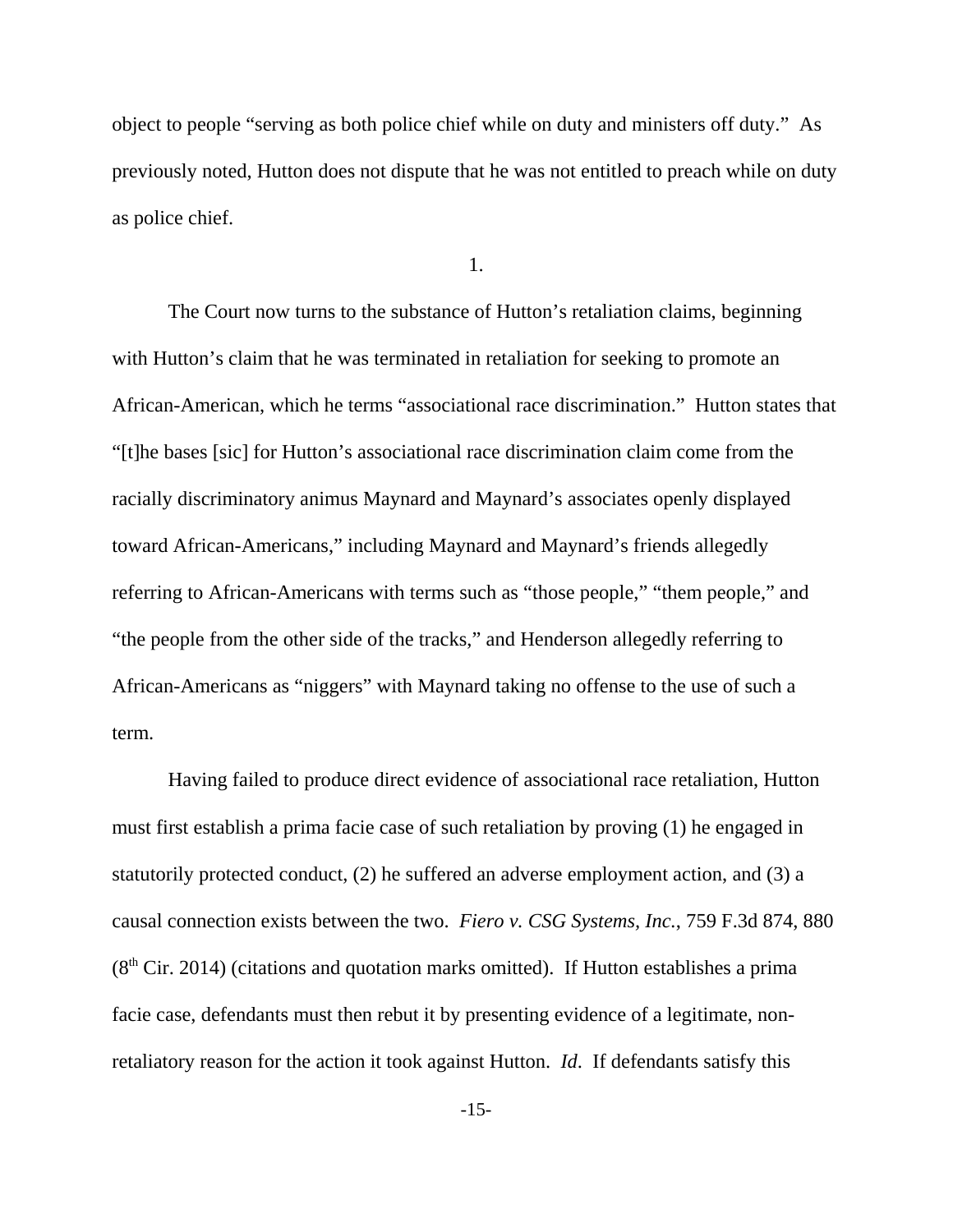burden, Hutton is then obliged to present evidence that (1) creates a question of fact as to whether defendants' proffered reason was pretextual and (2) creates a reasonable inference that defendants acted in retaliation. *Id*.

The Court will assume without deciding that Hutton engaged in statutorily protected conduct in associating with and seeking to promote an African-American. *Cf. Johnson v. University of Cincinnati,* 215 F.3d 561, 574 (6<sup>th</sup> Cir. 2000) ("[I]n order to state a cognizable claim under Title VII, the plaintiff himself need not be a member of a recognized protected class; he need only allege that he was discriminated on the basis of his association with a member of a recognized protected class."); *Chandler v. Fast Lane, Inc.*, 868 F.Supp. 1138, 1143-44 (E.D. Ark. 1994) (white former employee who alleged that, while she was manager of employer's restaurant, employer thwarted her efforts to employ and promote African-American employees and that, as result, conditions of her employment became so intolerable that she was forced to resign, stated Title VII claim against employer). There also is no question that Hutton suffered an adverse employment action, having been terminated as Chief of Police for the City.

The Court finds, however, that Hutton has not shown that a causal connection exists between his termination and his association with and desire to promote an African-American. "To establish causation, [Hutton] must prove 'the desire to retaliate was the but for cause of' [his] termination–that is, 'that the unlawful retaliation would not have occurred in the absence of the alleged wrongful action or actions of the [defendants].'" *Wright v. St. Vincent Health System, 730 F.3d 732, 737 (8<sup>th</sup> Cir. 2013) (quoting Univ. of* 

-16-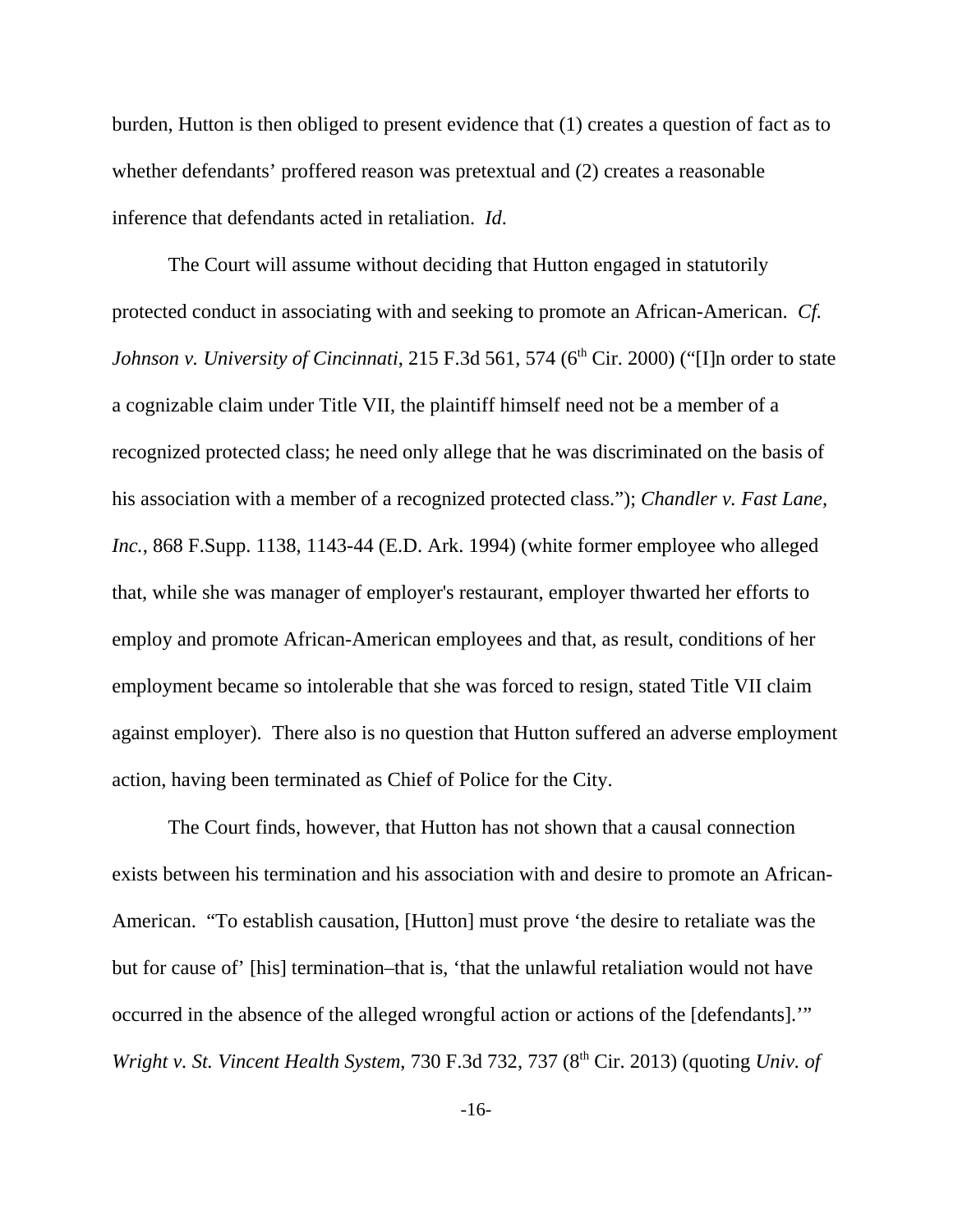*Tex. Sw. Med. Ctr. v. Nassar,* 570 U.S. —, —, 133 S.Ct. 2517, 2528 (2013)). See also *Musolf v. J.C. Penny Company, Inc.*, — F.3d —, 2014 WL 6845105, \*3 (8<sup>th</sup> Cir. Dec. 5, 2014) (noting that the Supreme Court in *Nassar* "recently held retaliation claims brought under Title VII must be proved according to traditional principles of but-for causation.").

As evidence of causation, Hutton claims he has "comparators for purposes of special treatment," namely "other department heads working for the City of England who were not terminated or disciplined for engaging in religious activities or for being associated with an African-American." Hutton states that "[s]uch employees of the City of England include Shannon Hollis, Diana Watkins, Nathan Cook, and Susan Pitts,"<sup>10</sup> and he states that "[t]o [his] knowledge, neither Hollis, Watkins, Cook, nor Pitts were ever subjected to discrimination based upon their religious beliefs and practices or for associating with an African-American."

Applying a "low-threshold standard" in determining whether the comparator employees are similarly situated for purposes of Hutton's prima facie case, see *Wimbley v. Cashion,* 588 F.3d 959, 962 ( $8<sup>th</sup>$  Cir. 2009), the Court finds that Hutton's comparator evidence falls well short of supporting causation. Hutton provides no context for the comparators he identifies, including the African-Americans they associated with, the departments in which they worked, or the applicable time frames. Merely stating that "[t]o [his] knowledge," neither of the individuals mentioned as comparators "were ever

<sup>&</sup>lt;sup>10</sup> As previously noted, Susan Pitts is not a department head but is Maynard's assistant.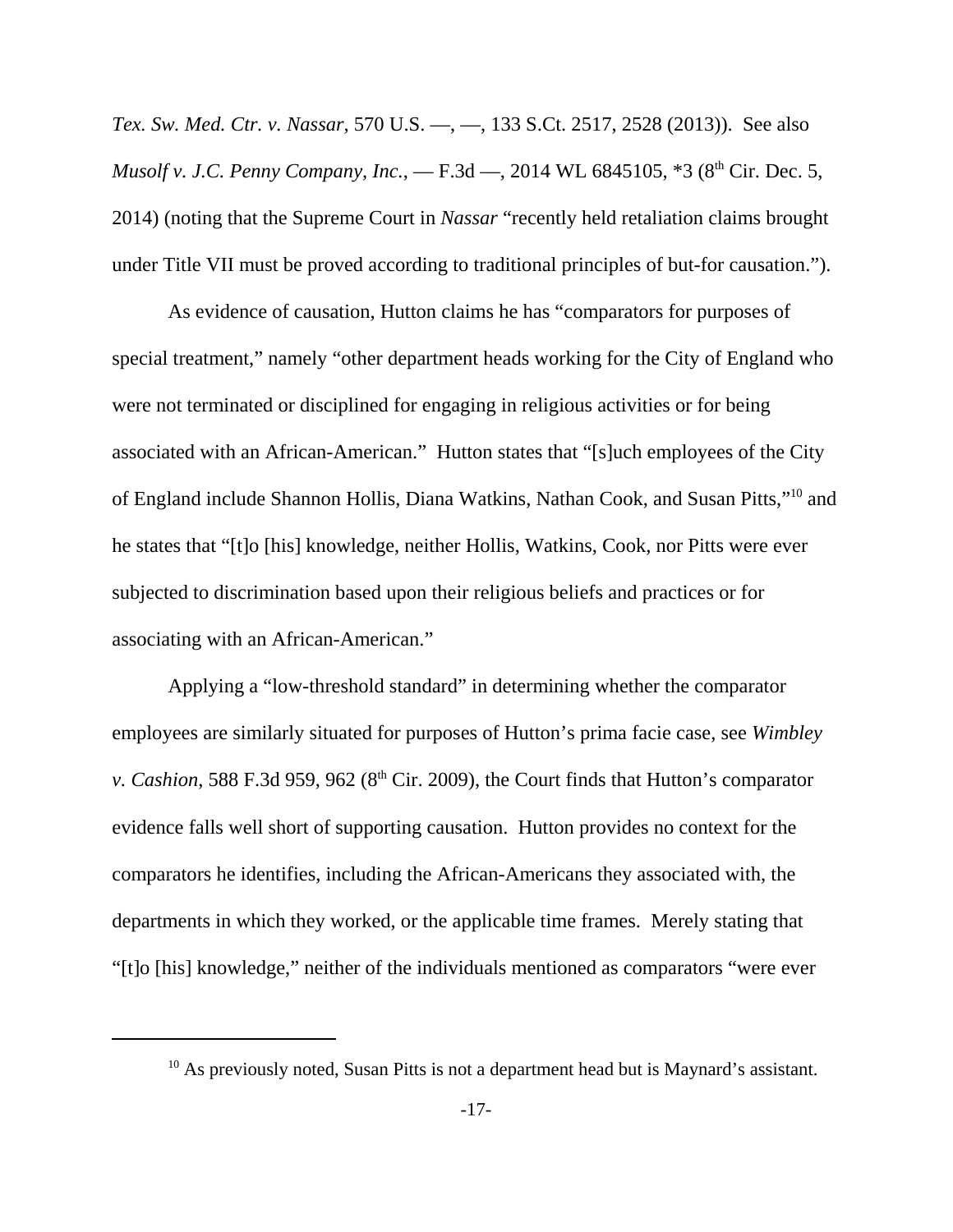subjected to discrimination ... for associating with an African-American" in no way satisfies Hutton's prima facie case.

It is true that the timing of an adverse employment action in connection with the protected activity can sometimes establish causation for purpose of establishing a prima facie case. *Green v. Franklin Nat. Bank of Minneapolis*, 459 F.3d 903, 915 (8<sup>th</sup> Cir. 2006) (citation and quotation marks omitted). As previously noted, Hutton states he was discharged one day after he informed Maynard that he wanted to promote an African-American. Although such a close proximity might otherwise raise an inference of a causal connection, the Court does not so infer in this action as Hutton only offers flawed comparator evidence in support of his claim and he acknowledges he "can't explain" why the City would have promoted Parks if they fired him for doing so. Hutton Depo. at  $52$ .<sup>11</sup>

Even if Hutton established a causal connection between his termination and his desire to promote an African-American, he has not demonstrated that the reasons given for his termination were pretextual. To prove pretext, Hutton must both discredit defendants' asserted reasons for his termination and show that the circumstances permit drawing a reasonable inference that the real reason for his termination was retaliation. *Gilbert v. Des Moines Area Community College*, 495 F.3d 906, 918 (8<sup>th</sup> Cir. 2007) (citation omitted). Temporal proximity alone is insufficient to show a pretextual motive

 $11$  Defendants note that "Hutton is left in the position of showing that the Mayor is racist against African-Americans, but terminated a Caucasian employee and has promoted an African-American employee."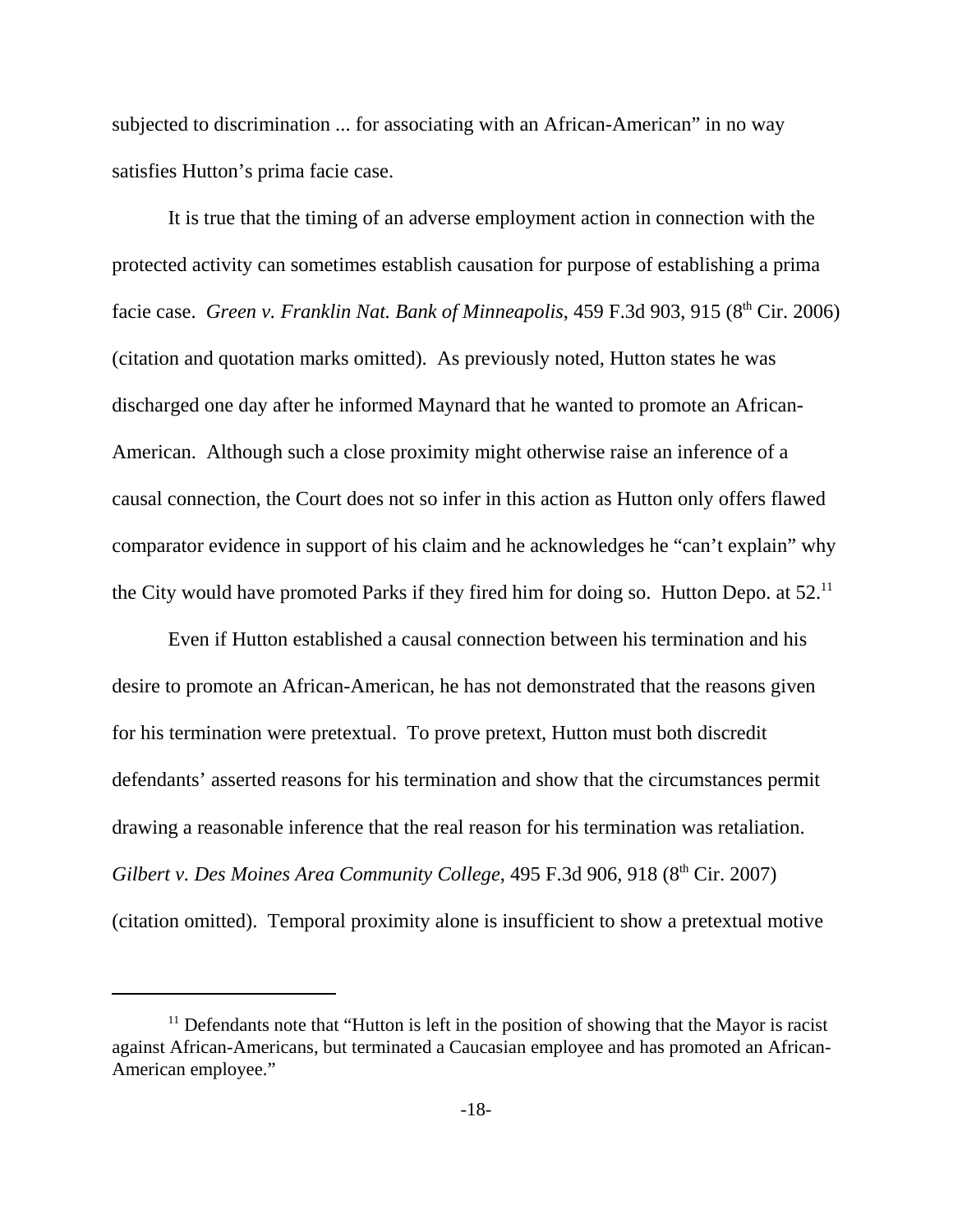rebutting a legitimate, non-discriminatory reason for an adverse employment action. *Green,* 459 F.3d at 916 (citation omitted).

Hutton essentially argues that the reasons given for his termination, including failure to make sure officers were up to date on their firearms certifications, failure to make sure the canine was certified, exceeding the federal grant for the cameras, and the complaints of Campbell about Hutton and his department's job performance, were false and shifting explanations. Certainly, the Court will discount the canine certification issue as Maynard acknowledges that the "dog had gotten in bad health" and that was "[p]ossibly" one of the reasons why the training kept on being delayed.

Concerning the firearms certification issue, however, Hutton does not dispute that his officers weren't firearms certified and he does not dispute Maynard's claim that he wasn't aware of the alleged shortage of ammunition–the reason his officers weren't firearms certified, states Hutton–until the day he was deposed (long after Hutton's termination) and that the ammunition issue was not ever a consideration for him. But even discounting the firearms certification issue, Hutton does not seriously dispute that he exceeded the federal grant for the purchase of cameras and did not return a camera when instructed to do so, that he did not repair the dent to the fender of the new Tahoe he was driving when instructed to do so, and that there were complaints about his job performance, including from Campbell, which Hutton acknowledges he can not disprove and which could "shake [his] boss' faith perhaps in [his] ability to lead the police department." These were legitimate, non-discriminatory reasons for Hutton's termination

-19-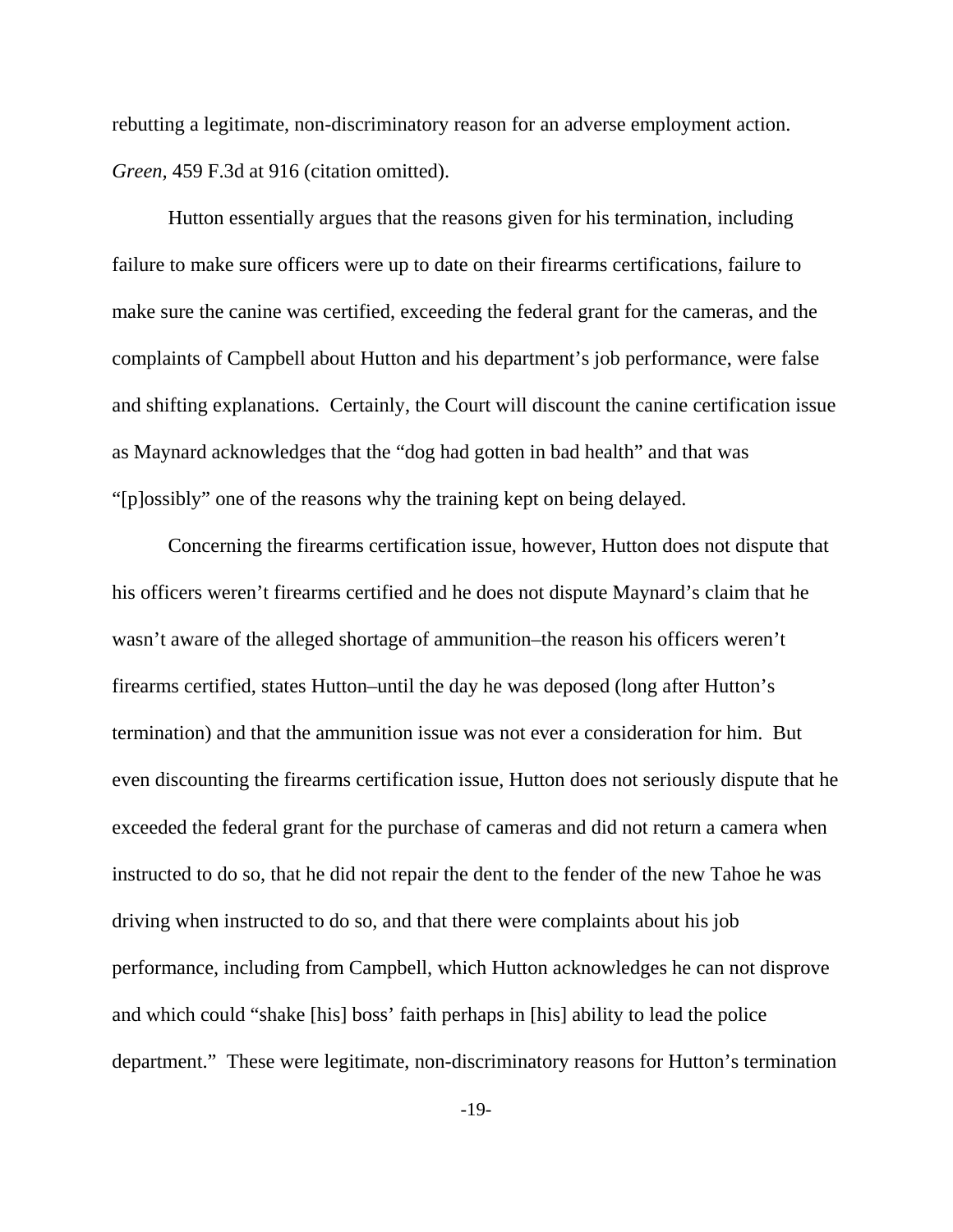and Hutton has not provided sufficient evidence of retaliation to create a genuine issue for trial about "whether the employer acted based on an intent to retaliate rather than on a good faith belief that the employee violated a workplace rule." *McCullough v. Univ. of Ark. for Med. Sciences*, 559 F.3d 855, 864 (8<sup>th</sup> Cir. 2009) (citation omitted).<sup>12</sup>

Whatever post-decision regrets City Council member Baker may have had about not reinstating Hutton, and even if she felt misled about Hutton's alleged shortcomings, Baker does not specify how she was misled, and even discounting the certification issues, neither she nor City Council Member Givens, who voted to reinstate Hutton, do not dispute Hutton's failure to return the camera, to get the Tahoe repaired as instructed, and that there were complaints about Hutton's job performance. "Courts do not sit as superpersonnel departments to second-guess the business decisions of employers. The threshold question when considering pretext is whether [defendants'] reasons for its employment actions are true, not if they are wise, fair or correct." *Dorsey v. Pinnacle Automation Co,, 278 F.3d 830, 837 (8<sup>th</sup> Cir. 2002) (internal citation omitted). As* previously noted, City Council Member Newton noted that "when a person works for another person ... when your superior tells you to do something, you should do it. And that's a good case of insubordination ... [a]nd it comes to a point that I feel like the person

 $12$  Of course, as Hutton's comparator evidence does not satisfy the low-threshold standard in determining whether the comparator employees are similarly situated for purposes of his prima facie case, it follows that such evidence also does not satisfy the rigorous test at the pretext stage. See *Fiero*, 759 F.3d at 879 (noting that at the pretext stage of the *McDonnell Douglas* burden-shifting framework, the test for determining whether employees are similarly situated to a plaintiff is a rigorous one).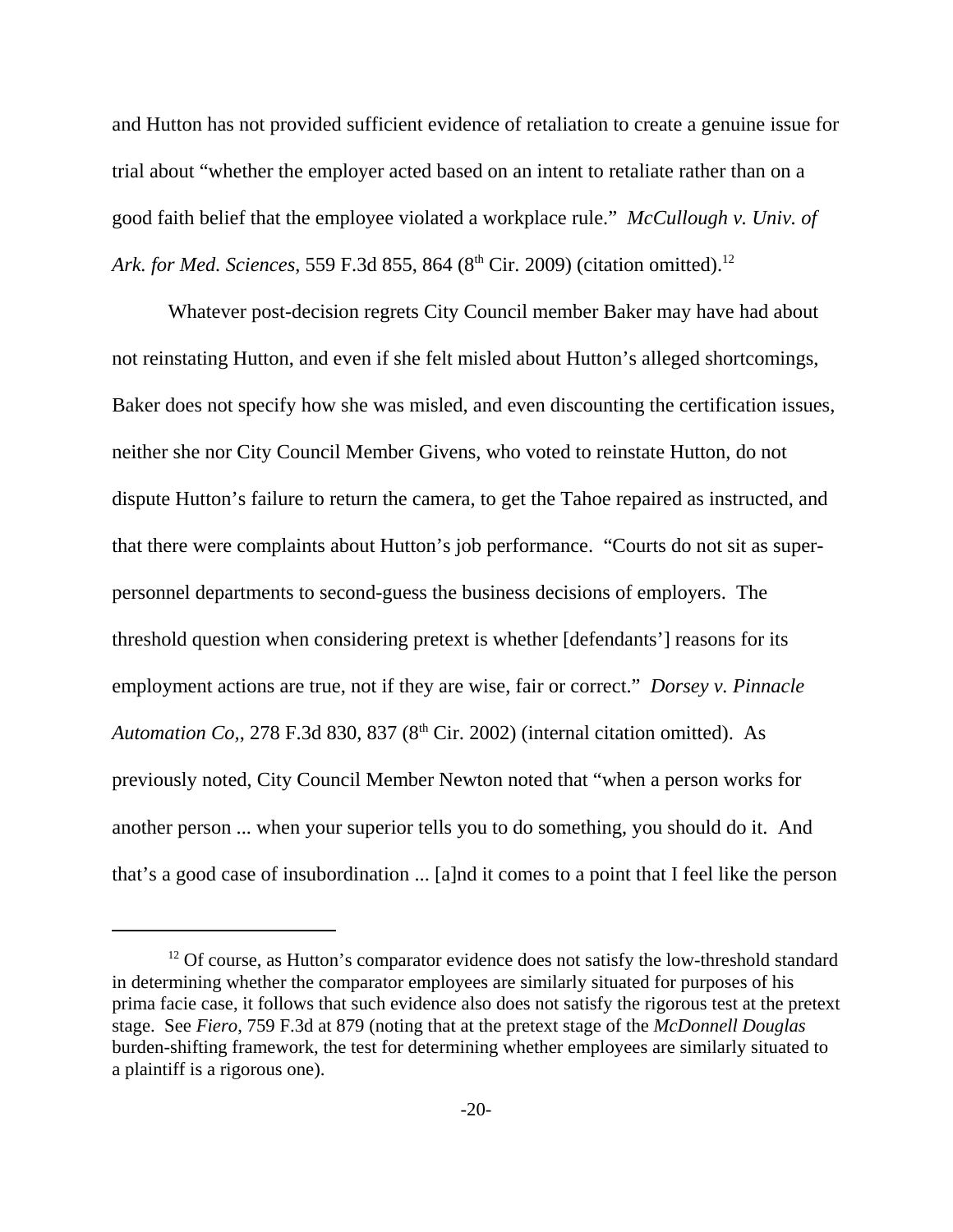in charge must do what he must do." There simply is no indication that the reasons given for terminating Hutton were pretextual and that Hutton's desire to promote an African-American was the but for cause of his termination.<sup>13</sup>

2.

The Court now turns to Hutton's § 1983 claim that he was terminated in retaliation for his preaching off duty as an ordained Baptist minister. Having failed to produce direct evidence of religious retaliation, Hutton must first establish a prima facie case of such retaliation by proving (1) he engaged in conduct protected by the First Amendment, (2) the defendants took an adverse employment action against him, and (3) the protected conduct was a substantial or motivating factor in the defendants' decision to take the adverse employment action. *Skalsky v. Independent School District No. 743*, 772 F.3d 1126, 1129-30 ( $8<sup>th</sup>$  Cir. 2014) (citation and quotation marks omitted). If Hutton meets this burden, the burden shifts to the defendants to demonstrate that the same employment action would have been taken in the absence of the protected activity. *Id*. at 1130; see

 $13$  It is not clear if Hutton is asserting a claim of associational race discrimination separate from his claim that he was terminated in retaliation for seeking to promote an African-American. For example, in Paragraph 3 of Hutton's response [doc.#35] to defendants' motion for summary judgment, Hutton states as follows: "Defendants next argue that Hutton cannot make out a claim for associational race discrimination **or** retaliation. Hutton has made out a prima facie case of **such** retaliation and has shown that the false and shifting reasons given for terminating Hutton are evidence of pretext for **such** retaliation. Further, Hutton has shown that there was racially discriminatory animus present during his termination. For these reasons, Defendants' Motion for Summary Judgment based upon Hutton's purported failure to make out a claim for associational race discrimination **or** retaliation should be denied." (Emphasis added.) To the extent Hutton is asserting a claim of associational race discrimination separate from his retaliation claim, such claim fails as Hutton has failed to show that defendants' legitimate, nondiscriminatory reasons for his termination were a pretext for associational race discrimination.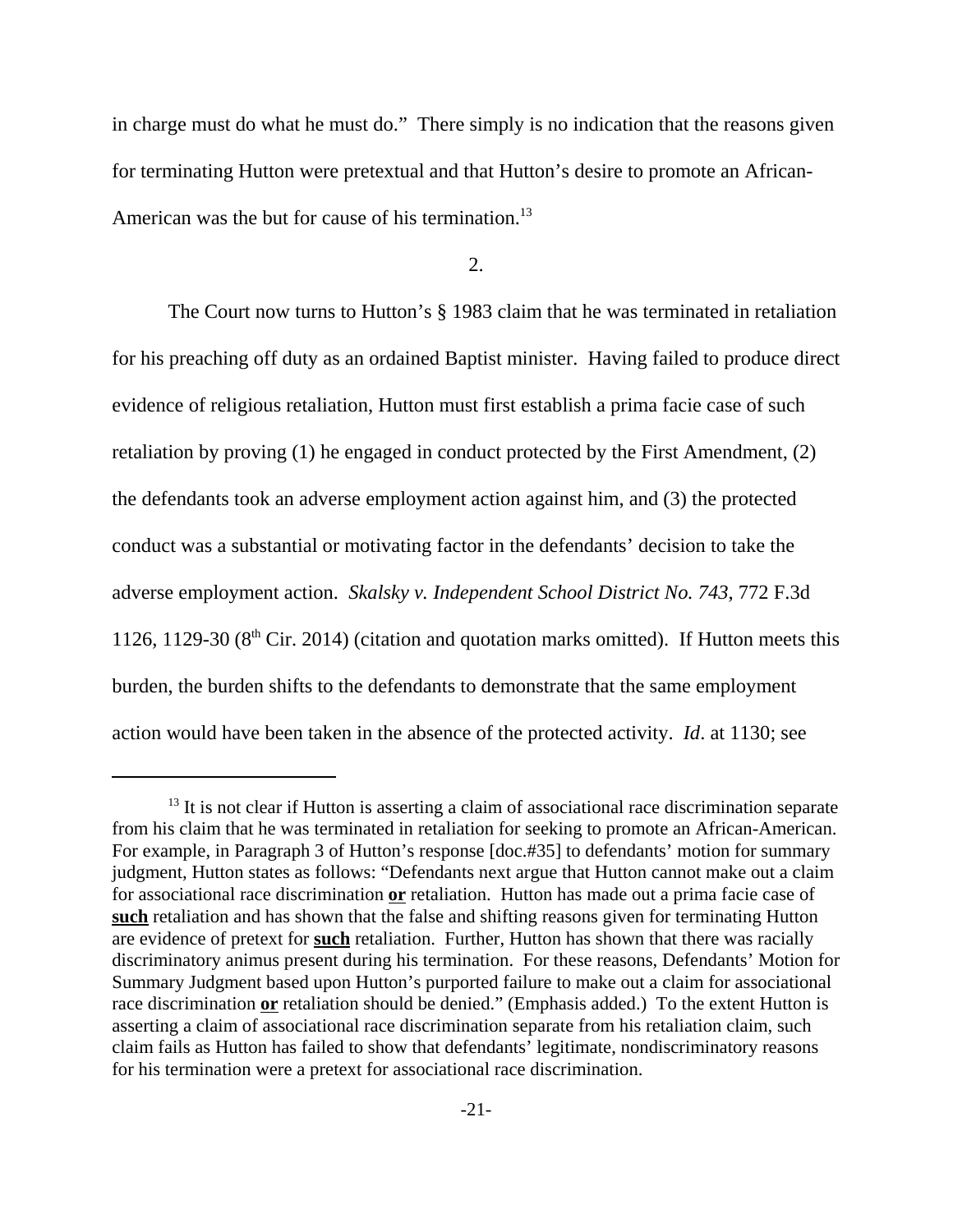also *Mt. Healthy City Bd. of Ed. v. Doyle*, 429 U.S. 274, 287 (1977) ("Initially, in this case, the burden was properly placed upon respondent to show that his conduct was constitutionally protected, and that this conduct was a 'substantial factor' or to put it in other words, that it was a 'motivating factor' in the Board's decision not to rehire him. Respondent having carried that burden, however, the District Court should have gone on to determine whether the Board had shown by a preponderance of the evidence that it would have reached the same decision as to respondent's reemployment even in the absence of the protected conduct." (footnote omitted)). Whether protected conduct was a substantial or motivating factor in an employment decision is a question of fact. *Skalsky*, 772 F.3d at 1130 (citation and quotation marks omitted). The sufficiency of the evidence to create an issue of fact for the jury, however, is solely a question of law. *Id*.

The Court assumes for purposes of today's decision that Hutton engaged in conduct protected by the First Amendment. And, as previously noted, there also is no question that defendants took an adverse employment action against Hutton. Hutton has not shown, however, that the protected conduct was a substantial or motivating factor in the decision to take the adverse employment action against him.

In support of his First Amendment retaliation claim, Hutton relies on the same evidence he relied on in support of his Title VII associational race retaliation claim. For the same reasons his evidence failed with respect to his Title VII retaliation claim, that same evidence fails with respect to his First Amendment retaliation claim. Hutton's comparator evidence is flawed for the reasons previously stated–Hutton provides no

-22-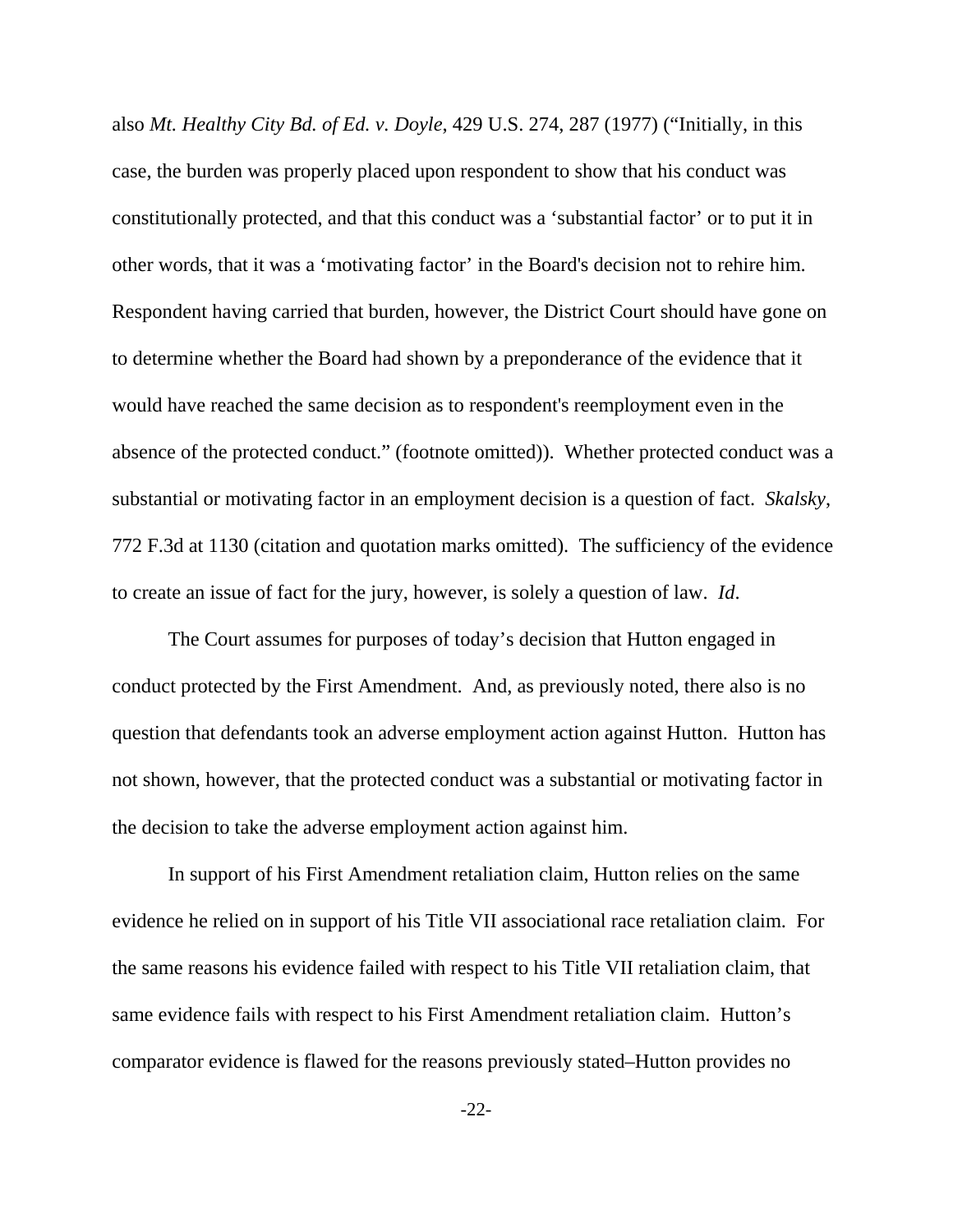context for the comparators he identifies, including what their religious beliefs and practices were (*e.g.*, Baptist? Catholic?), the departments in which they worked, or the applicable time frames. In addition, Hutton does not dispute that he exceeded the federal grant for the purchase of cameras and did not return a camera when instructed to do so, that he did not repair the dent to the fender of the new Tahoe he was driving when instructed to do so, and that there were complaints about his job performance, including from Campbell, which Hutton acknowledges he can not disprove and which could "shake [his] boss' faith perhaps in [his] ability to lead the police department." Moreover, Hutton acknowledges that he preached for some three years prior to his termination and that "[t]he Mayor and city council all knew and respected the Plaintiff for his religious beliefs and, at no time, asked him to cease working as a minister on his off days." The Court finds that no reasonable jury could conclude that Hutton's evidence is sufficient to show his religious activities were a substantial or motivating factor in the decision to terminate his employment as Chief of Police, and the Court finds also that the same decision as to Hutton's employment as Chief of Police would have been reached even in the absence of the protected conduct.<sup>14</sup>

## D.

Given that Hutton's retaliation (and, if asserted, associational race and religious

 $14$  To the extent Hutton is asserting a claim of religious discrimination separate from his retaliation claim, such claim fails as Hutton has failed to show that the legitimate, nondiscriminatory reasons for his termination were a pretext for religious discrimination.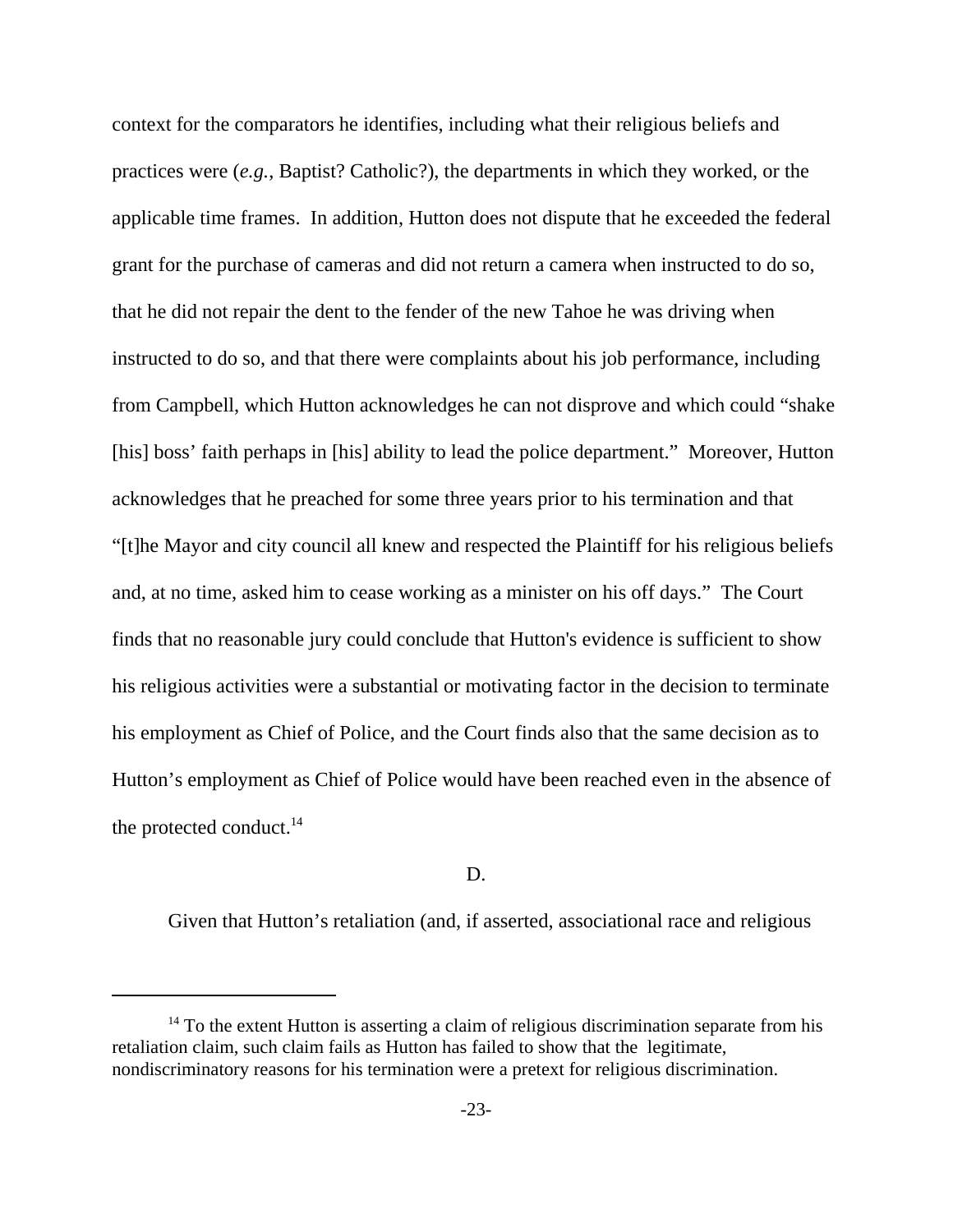discrimination) claims are without merit, Hutton has not established municipal liability as he has not shown that his constitutional rights were violated by an "action pursuant to official municipal policy" or misconduct so pervasive among non-policymaking employees of the municipality "as to constitute a 'custom or usage' with the force of law." *Ware v. Jackson County, Mo., 150 F.3d 873, 880 (8<sup>th</sup> Cir. 1998) (quoting Monell v. Dept. of Social Serv.*, 436 U.S. 658, 691 (1978)).<sup>15</sup>

### E.

As for Hutton's state law wrongful discharge claim, the United States Court of Appeals for the Eighth Circuit has held that when federal and state claims are joined and all federal claims are dismissed on a motion for summary judgment, the state claims are ordinarily dismissed without prejudice to avoid needless decisions of state law as a matter of comity. *American Civil Liberties Union v. City of Florissant*, 186 F.3d 1095, 1098-99 (8th Cir. 1999) (citation and quotation marks omitted). See also *Glorvigen v. Cirrus Design Corp.*, 581 F.3d 737, 749 (8<sup>th</sup> Cir. 2009) ("[i]t is within the district court's discretion to exercise supplemental jurisdiction after dismissal of the federal claim" but "[w]here, as here, resolution of the remaining claims depends solely on a determination of state law, the Court should decline to exercise jurisdiction."); *Figg v. Russell*, 433 F.3d 593, 600 ( $8<sup>th</sup>$  Cir. 2006) (noting that when district court dismissed federal 42 U.S.C. §

<sup>&</sup>lt;sup>15</sup> Because Hutton's federal claims are without merit, the Court need not address defendants' claims that Maynard and the City Council members are entitled to qualified and legislative immunity.